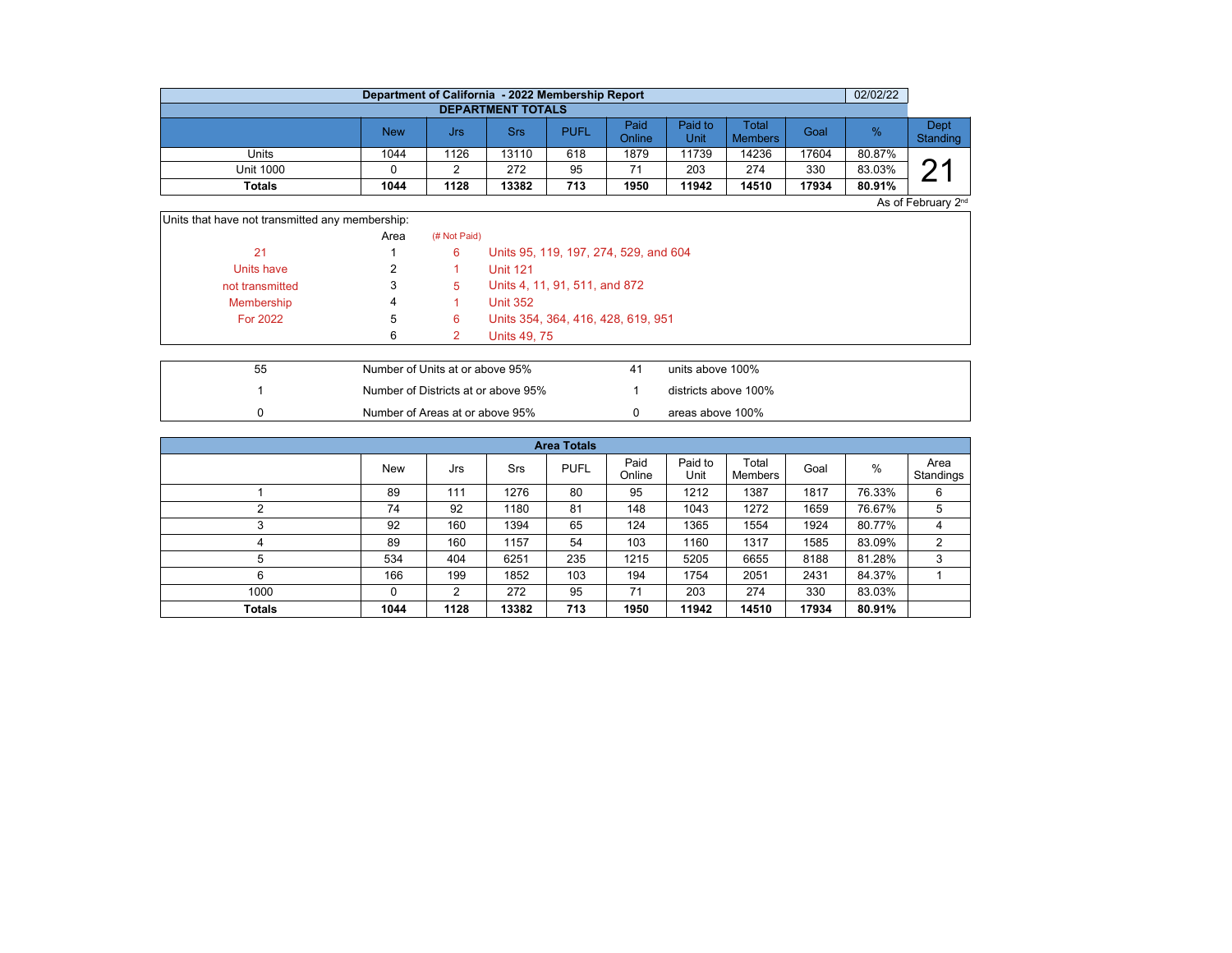| <b>District Totals</b> |                 |                 |                  |                 |                 |                  |                         |       |         |                              |  |
|------------------------|-----------------|-----------------|------------------|-----------------|-----------------|------------------|-------------------------|-------|---------|------------------------------|--|
|                        | New             | Jrs             | Srs              | <b>PUFL</b>     | Paid<br>Online  | Paid to<br>Unit  | Total<br><b>Members</b> | Goal  | $\%$    | <b>District</b><br>Standings |  |
| 1                      | 12              | 6               | 71               | 5               | 4               | 68               | 77                      | 97    | 79.38%  | 12                           |  |
| $\overline{2}$         | 20              | 11              | 186              | 10              | 16              | 171              | 197                     | 296   | 66.55%  | 28                           |  |
| 3                      | 0               | 0               | 15               | 3               | 2               | 10               | 15                      | 18    | 83.33%  | 8                            |  |
| $\overline{4}$         | 11              | 27              | 200              | 6               | $\overline{7}$  | 214              | 227                     | 312   | 72.76%  | 24                           |  |
| 5                      | $\overline{16}$ | $\overline{11}$ | $\overline{300}$ | $\overline{26}$ | $\overline{28}$ | $\overline{257}$ | $\overline{311}$        | 407   | 76.41%  | 21                           |  |
| 6                      | $\overline{17}$ | 49              | 309              | 16              | $\overline{25}$ | $\overline{317}$ | 358                     | 406   | 88.18%  | $\overline{4}$               |  |
| $\overline{7}$         | 13              | $\overline{7}$  | 195              | 14              | $\overline{13}$ | $\frac{175}{2}$  | 202                     | 281   | 71.89%  | $\overline{26}$              |  |
| 8                      | $\overline{2}$  | 3               | $\overline{18}$  | 3               | $\mathbf{1}$    | $\overline{17}$  | $\overline{21}$         | 30    | 70.00%  | $\overline{27}$              |  |
| 9                      | $\mathbf 0$     | 6               | 51               | 8               | 3               | 46               | 57                      | 86    | 66.28%  | 29                           |  |
| 10                     | 3               | 3               | 47               | 6               | 0               | 44               | 50                      | 79    | 63.29%  | 30                           |  |
| 11                     | 16              | 27              | 305              | 19              | 29              | 284              | 332                     | 411   | 80.78%  | 11                           |  |
| 12                     | 19              | 34              | 238              | 7               | 17              | 248              | 272                     | 351   | 77.49%  | 19                           |  |
| 13                     | 18              | 27              | 245              | 27              | 14              | 231              | 272                     | 323   | 84.21%  | $\overline{7}$               |  |
| $\overline{14}$        | $\overline{12}$ | $\overline{50}$ | $\overline{278}$ | $\overline{15}$ | $\overline{29}$ | 284              | 328                     | 451   | 72.73%  | $\overline{25}$              |  |
| $\overline{15}$        | $\overline{32}$ | $\overline{32}$ | 307              | $\overline{15}$ | $\overline{24}$ | 300              | 339                     | 367   | 92.37%  | $\overline{2}$               |  |
| 16                     | 92              | 59              | 838              | 16              | 64              | 817              | 897                     | 988   | 90.79%  | 3                            |  |
| 17                     | 13              | 32              | 108              | $\mathbf 0$     | $\overline{2}$  | 138              | 140                     | 131   | 106.87% | $\mathbf{1}$                 |  |
| 18                     | 30              | 88              | 469              | 41              | 56              | 460              | 557                     | 706   | 78.90%  | 15                           |  |
| 19                     | 66              | 52              | 713              | 43              | 81              | 641              | 765                     | 979   | 78.14%  | 17                           |  |
| 20                     | 21              | 17              | 316              | 23              | 35              | 275              | 333                     | 403   | 82.63%  | 9                            |  |
| 21                     | 116             | 102             | 1061             | 36              | 170             | 957              | 1163                    | 1494  | 77.84%  | 18                           |  |
| 22                     | 61              | 72              | 1089             | 111             | 143             | 907              | 1161                    | 1503  | 77.25%  | 20                           |  |
| 23                     | 10              | 76              | 336              | 11              | 20              | 381              | 412                     | 475   | 86.74%  | 6                            |  |
| 24                     | 23              | 35              | 229              | 23              | 39              | 202              | 264                     | 334   | 79.04%  | 14                           |  |
| 25                     | 129             | 118             | 1360             | 48              | 115             | 1315             | 1478                    | 1866  | 79.21%  | 13                           |  |
| 26                     | 24              | 10              | 270              | 12              | 43              | 225              | 280                     | 356   | 78.65%  | 16                           |  |
| 27                     | 13              | 17              | 266              | 9               | 25              | 249              | 283                     | 344   | 82.27%  | 10                           |  |
| 28                     | 27              | 43              | 549              | 25              | 87              | 480              | 592                     | 785   | 75.41%  | 23                           |  |
| 29                     | 215             | 71              | 2549             | 31              | 758             | 1831             | 2620                    | 3020  | 86.75%  | 5                            |  |
| 30                     | 13              | 41              | 192              | 9               | 29              | 195              | 233                     | 305   | 76.39%  | 22                           |  |
| 1000                   | $\Omega$        | $\overline{2}$  | 272              | 95              | 71              | 203              | 274                     | 330   | 83.03%  |                              |  |
| <b>Totals</b>          | 1044            | 1128            | 13382            | 713             | 1950            | 11942            | 14510                   | 17934 | 80.91%  |                              |  |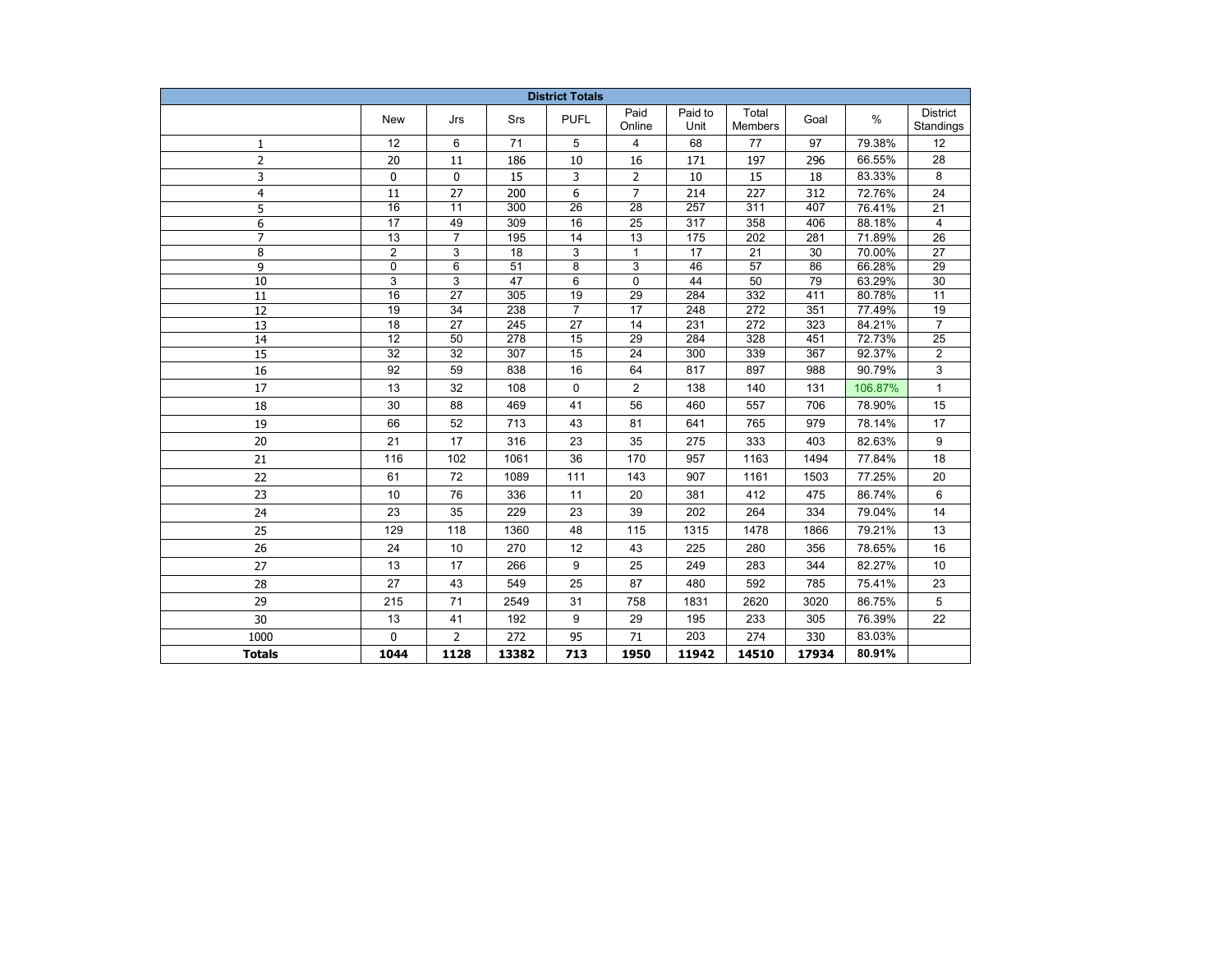| District 1 (Area 1)                                           |                                                                                                                                                                 |    |   |    |   |   |                |    |    |         |   |  |  |
|---------------------------------------------------------------|-----------------------------------------------------------------------------------------------------------------------------------------------------------------|----|---|----|---|---|----------------|----|----|---------|---|--|--|
| 02/02/22<br>Department of California - 2022 Membership Report |                                                                                                                                                                 |    |   |    |   |   |                |    |    |         |   |  |  |
| Unit #                                                        | Unit<br>Paid<br>Paid to<br>Total<br>$\%$<br><b>PUFL</b><br>Goal<br>Unit Name<br><b>New</b><br><b>Srs</b><br>Jrs<br>Online<br>Unit<br>Standing<br><b>Members</b> |    |   |    |   |   |                |    |    |         |   |  |  |
| 96                                                            | Seguoia                                                                                                                                                         |    |   | 23 |   | 0 | 20             | 25 | 32 | 78.13%  | 3 |  |  |
| 205                                                           | <b>Walker Bailey</b>                                                                                                                                            | 10 | 4 | 25 | ۵ | 0 | 29             | 29 | 20 | 145.00% |   |  |  |
| 274                                                           | Arcata                                                                                                                                                          | 0  | 0 | 4  |   | 4 | $\overline{0}$ | 4  | 11 | 36.36%  | 4 |  |  |
| 415                                                           | Hoopa                                                                                                                                                           | 0  | 0 | 19 | ٥ | 0 | 19             | 19 | 23 | 82.61%  | 2 |  |  |
| 529                                                           | $\overline{0}$<br>$0.00\%$<br>Hopland<br>0<br>5<br>$\mathbf{0}$<br>11<br>n<br>0                                                                                 |    |   |    |   |   |                |    |    |         |   |  |  |
| <b>Total</b>                                                  |                                                                                                                                                                 | 12 | 6 | 71 | 5 | 4 | 68             | 77 | 97 | 79.38%  |   |  |  |

|              | District 2 (Area 1)                                                                                                                                      |    |    |     |    |    |                |     |     |        |   |  |  |  |
|--------------|----------------------------------------------------------------------------------------------------------------------------------------------------------|----|----|-----|----|----|----------------|-----|-----|--------|---|--|--|--|
|              | 02/02/22<br>Department of California - 2022 Membership Report                                                                                            |    |    |     |    |    |                |     |     |        |   |  |  |  |
| Unit #       | Paid<br>Paid to<br>Unit<br>Total<br>$\%$<br><b>PUFL</b><br><b>New</b><br>Unit Name<br>Goal<br><b>Srs</b><br>Jrs<br>Online<br>Unit<br>Standing<br>Members |    |    |     |    |    |                |     |     |        |   |  |  |  |
| 92           | Cheula                                                                                                                                                   |    |    | 58  | 4  | 4  | 55             | 63  | 80  | 78.75% |   |  |  |  |
| 197          | Shasta                                                                                                                                                   |    | 0  | 8   | 4  | 4  | $\overline{0}$ | 8   | 49  | 16.33% |   |  |  |  |
| 369          | Willis Hollenbeak                                                                                                                                        |    | 0  | 12  |    |    | 11             | 12  | 15  | 80.00% |   |  |  |  |
| 720          | Shasta Dam                                                                                                                                               |    |    | 49  |    | っ  | 49             | 54  | 72  | 75.00% | 3 |  |  |  |
| 746          | 56<br>80<br>Glen L Wilson Sr- Seawolf<br>60<br>59<br>75.00%<br>3<br>8<br>4                                                                               |    |    |     |    |    |                |     |     |        |   |  |  |  |
| <b>Total</b> |                                                                                                                                                          | 20 | 11 | 186 | 10 | 16 | 171            | 197 | 296 | 66.55% |   |  |  |  |

|              | District 3 (Area 1)                                           |            |     |     |             |                |                 |                  |      |        |                  |  |  |  |
|--------------|---------------------------------------------------------------|------------|-----|-----|-------------|----------------|-----------------|------------------|------|--------|------------------|--|--|--|
|              | 02/02/22<br>Department of California - 2020 Membership Report |            |     |     |             |                |                 |                  |      |        |                  |  |  |  |
| Unit#        | Unit Name                                                     | <b>New</b> | Jrs | Srs | <b>PUFL</b> | Paid<br>Online | Paid to<br>Unit | Total<br>Members | Goal | %      | Unit<br>Standing |  |  |  |
| 204          | <b>Thomas Tucker</b>                                          |            |     | 15  |             | -              | 10              | 15               | 18   | 83.33% |                  |  |  |  |
| <b>Total</b> | 15<br>10<br>18<br>15<br>83.33%<br>0                           |            |     |     |             |                |                 |                  |      |        |                  |  |  |  |

|              |                     |                                                   |     | District 4 (Area 1) |                |                |                 |                  |      |          |                  |
|--------------|---------------------|---------------------------------------------------|-----|---------------------|----------------|----------------|-----------------|------------------|------|----------|------------------|
|              |                     | Department of California - 2020 Membership Report |     |                     |                |                |                 |                  |      |          | 02/02/22         |
| Unit#        | <b>Unit Name</b>    | <b>New</b>                                        | Jrs | Srs                 | <b>PUFL</b>    | Paid<br>Online | Paid to<br>Unit | Total<br>Members | Goal | $\%$     | Unit<br>Standing |
| 42           | Yuba-Sutter         | $\Omega$                                          |     | 16                  | $\overline{2}$ |                | 14              | 17               | 18   | 94.44%   |                  |
| 45           | Raisner             | $\mathbf{0}$                                      | 0   | 14                  | 0              | $\mathbf{0}$   | 14              | 14               | 18   | 77.78%   | 6                |
| 95           | Oroville            | $\mathbf{0}$                                      | 0   | $\mathbf{0}$        | $\mathbf{0}$   | $\mathbf{0}$   | $\overline{0}$  | $\mathbf{0}$     | 26   | $0.00\%$ | 9                |
| 98           | Jefferson L Winn    | $\Omega$                                          | 9   | 14                  | 0              | 0              | 23              | 23               | 26   | 88.46%   | $\overline{2}$   |
| 167          | Mount Lassen        | 3                                                 | 6   | 23                  |                |                | 27              | 29               | 33   | 87.88%   | 3                |
| 210          | South Butte         |                                                   |     | 13                  | 0              | $\mathbf{0}$   | 14              | 14               | 16   | 87.50%   | 4                |
| 218          | Vernon Jewel Danley |                                                   | 9   | 76                  | 0              | 2              | 83              | 85               | 99   | 85.86%   | 5                |
| 673          | Durham              | $\mathbf{0}$                                      | 0   | 14                  | $\mathbf{0}$   |                | 13              | 14               | 18   | 77.78%   | 6                |
| 807          | Linda               |                                                   |     | 30                  | 3              | 2              | 26              | 31               | 58   | 53.45%   | 8                |
| <b>Total</b> |                     | 11                                                | 27  | 200                 | 6              |                | 214             | 227              | 312  | 72.76%   |                  |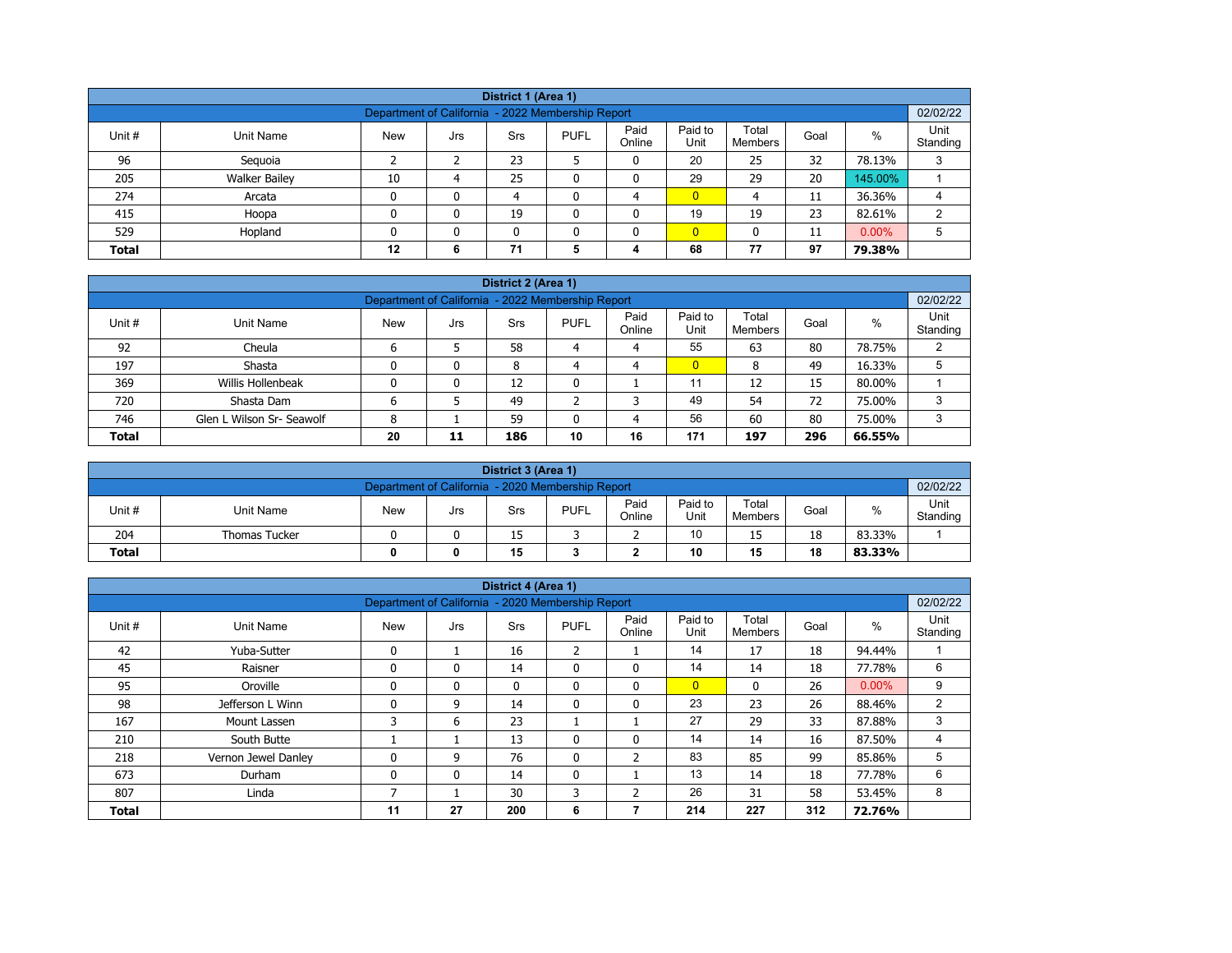|        |                         |                                                   |              | District 5 (Area 1) |                |                |                 |                         |      |               |                  |
|--------|-------------------------|---------------------------------------------------|--------------|---------------------|----------------|----------------|-----------------|-------------------------|------|---------------|------------------|
|        |                         | Department of California - 2020 Membership Report |              |                     |                |                |                 |                         |      |               | 02/02/22         |
| Unit # | Unit Name               | New                                               | Jrs          | <b>Srs</b>          | <b>PUFL</b>    | Paid<br>Online | Paid to<br>Unit | Total<br><b>Members</b> | Goal | $\frac{0}{0}$ | Unit<br>Standing |
| 21     | Theodore Roosevelt      | 0                                                 | $\mathbf{0}$ | 14                  | 3              |                | 10              | 14                      | 63   | 22.22%        | 13               |
| 101    | Benicia                 | 2                                                 | $\mathbf 0$  | 14                  | 3              |                | 10              | 14                      | 10   | 140.00%       | $\overline{2}$   |
| 111    | Sotoyome                |                                                   | $\mathbf{0}$ | 36                  | 3              | 3              | 30              | 36                      | 43   | 83.72%        | 9                |
| 165    | Rago-Christopher        | 0                                                 | $\mathbf{0}$ | 20                  |                | 4              | 15              | 20                      | 23   | 86.96%        | 8                |
| 178    | Rio Vista               | 0                                                 | $\mathbf{0}$ | 15                  | 0              | 2              | 13              | 15                      | 14   | 107.14%       | 3                |
| 179    | San Anselmo             | 2                                                 | $\mathbf{0}$ | 21                  | $\mathbf{0}$   | 3              | 18              | 21                      | 22   | 95.45%        | 4                |
| 194    | Tredway                 | 3                                                 | $\mathbf{0}$ | 16                  | $\overline{2}$ | 0              | 14              | 16                      | 10   | 160.00%       | 0                |
| 199    | Saint Helena            |                                                   | 3            | 29                  | $\mathbf{0}$   | 3              | 29              | 32                      | 36   | 88.89%        | 5                |
| 208    | Dixon                   | 2                                                 | $\mathbf{0}$ | 22                  | $\mathbf{0}$   |                | 21              | 22                      | 34   | 64.71%        | 10               |
| 293    | William Russell Ledford | 0                                                 | 7            | 28                  | 6              | $\mathbf{0}$   | 29              | 35                      | 40   | 87.50%        | 6                |
| 437    | Konocti                 | 2                                                 | $\mathbf{0}$ | 32                  | 2              | 4              | 26              | 32                      | 54   | 59.26%        | 11               |
| 550    | Mare Island Navy Yard   | 3                                                 | $\mathbf{0}$ | 42                  | 3              | 0              | 39              | 42                      | 48   | 87.50%        | 6                |
| Total  |                         | 16                                                | 11           | 300                 | 26             | 28             | 257             | 311                     | 407  | 76.41%        |                  |

|              | District 6 (Area 1) |            |     |            |                                                   |                |                 |                  |      |         |                  |  |  |  |
|--------------|---------------------|------------|-----|------------|---------------------------------------------------|----------------|-----------------|------------------|------|---------|------------------|--|--|--|
|              |                     |            |     |            | Department of California - 2020 Membership Report |                |                 |                  |      |         | 02/02/22         |  |  |  |
| Unit #       | Unit Name           | <b>New</b> | Jrs | <b>Srs</b> | <b>PUFL</b>                                       | Paid<br>Online | Paid to<br>Unit | Total<br>Members | Goal | $\%$    | Unit<br>Standing |  |  |  |
| 77           | Yolo                |            | 5   | 27         | 0                                                 |                | 30              | 32               | 37   | 86.49%  | 4                |  |  |  |
| 233          | Laguna Elk Grove    | 0          | 16  | 50         |                                                   | 13             | 52              | 66               | 74   | 89.19%  | 3                |  |  |  |
| 383          | Fair Oaks           |            | 11  | 48         |                                                   |                | 57              | 59               | 57   | 103.51% |                  |  |  |  |
| 521          | Haggin-Grant        | ٩          | 14  | 137        | 0                                                 |                | 144             | 151              | 148  | 102.03% | 2                |  |  |  |
| 604          | Magellan            | 0          | 0   | 11         | 10                                                |                | $\overline{0}$  | 11               | 33   | 33.33%  | 6                |  |  |  |
| 832          | Charles Eggen       |            |     | 36         | 4                                                 |                | 34              | 39               | 57   | 68.42%  | 5                |  |  |  |
| <b>Total</b> |                     | 17         | 49  | 309        | 16                                                | 25             | 317             | 358              | 406  | 88.18%  |                  |  |  |  |

|              |                                                                               |                                                   |     | District 7 (Area 1) |             |                |                 |                  |      |         |                  |
|--------------|-------------------------------------------------------------------------------|---------------------------------------------------|-----|---------------------|-------------|----------------|-----------------|------------------|------|---------|------------------|
|              |                                                                               | Department of California - 2020 Membership Report |     |                     |             |                |                 |                  |      |         | 02/02/22         |
| Unit #       | Unit Name                                                                     | <b>New</b>                                        | Jrs | Srs                 | <b>PUFL</b> | Paid<br>Online | Paid to<br>Unit | Total<br>Members | Goal | $\%$    | Unit<br>Standing |
| 119          | EL Dorado                                                                     | 0                                                 | 0   | 8                   | 4           | 4              | $\overline{0}$  | 8                | 37   | 21.62%  | 6                |
| 130          | Frank Gallino                                                                 |                                                   |     | 35                  |             |                | 35              | 37               | 48   | 77.08%  |                  |
| 169          | Alyn W Butler                                                                 |                                                   |     | 51                  |             |                | 46              | 53               | 61   | 86.89%  | C                |
| 264          | James E Fowler                                                                |                                                   | 0   | 10                  | 0           | 0              | 10              | 10               | 10   | 100.00% |                  |
| 587          | Warren Mckeon                                                                 |                                                   | 3   | 60                  | 4           | 3              | 56              | 63               | 77   | 81.82%  | 3                |
| 795          | 28<br>48<br>Stella Van Dyke Johnson<br>31<br>3<br>31<br>0<br>0<br>64.58%<br>5 |                                                   |     |                     |             |                |                 |                  |      |         |                  |
| <b>Total</b> |                                                                               | 13                                                |     | 195                 | 14          | 13             | 175             | 202              | 281  | 71.89%  |                  |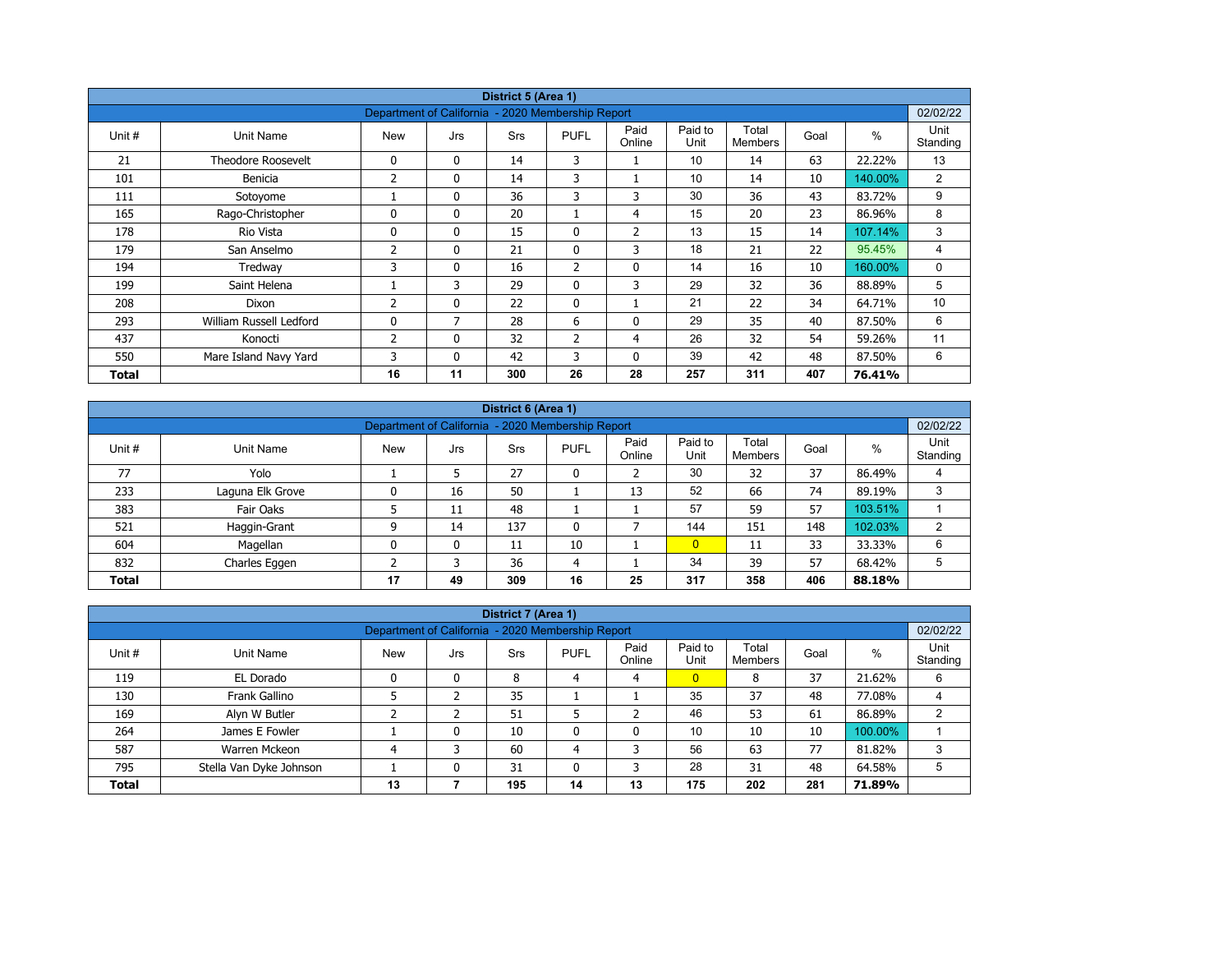|                                                                                                                                                         | District 8 (Area 2)                                           |  |  |    |  |  |    |    |    |        |  |  |  |  |
|---------------------------------------------------------------------------------------------------------------------------------------------------------|---------------------------------------------------------------|--|--|----|--|--|----|----|----|--------|--|--|--|--|
|                                                                                                                                                         | 02/02/22<br>Department of California - 2022 Membership Report |  |  |    |  |  |    |    |    |        |  |  |  |  |
| Paid<br>Paid to<br>Total<br><b>PUFL</b><br>%<br>Unit #<br>Unit Name<br><b>New</b><br>Goal<br>Srs<br>Jrs<br>Unit<br>Online<br>Standing<br><b>Members</b> |                                                               |  |  |    |  |  |    |    |    |        |  |  |  |  |
|                                                                                                                                                         | San Francisco                                                 |  |  | 18 |  |  | 17 | 21 | 30 | 70.00% |  |  |  |  |
| 30<br>18<br>17<br>21<br><b>Total</b><br>70.00%                                                                                                          |                                                               |  |  |    |  |  |    |    |    |        |  |  |  |  |

| District 9 (Area 2)                                                                                                                              |              |  |   |    |   |  |    |    |    |        |   |  |  |
|--------------------------------------------------------------------------------------------------------------------------------------------------|--------------|--|---|----|---|--|----|----|----|--------|---|--|--|
| 02/02/22<br>Department of California - 2022 Membership Report                                                                                    |              |  |   |    |   |  |    |    |    |        |   |  |  |
| Paid<br>Paid to<br>Total<br>Unit #<br><b>PUFL</b><br>%<br><b>New</b><br>Unit Name<br>Goal<br>Srs<br>Jrs<br>Standing<br>Online<br>Unit<br>Members |              |  |   |    |   |  |    |    |    |        |   |  |  |
| 161                                                                                                                                              | Harding-Hola |  |   | 32 |   |  | 31 | 37 | 43 | 86.05% |   |  |  |
| 202                                                                                                                                              | Rov Frerichs |  |   | 19 |   |  | 15 | 20 | 43 | 46.51% | ົ |  |  |
| <b>Total</b>                                                                                                                                     |              |  | 6 | 51 | 8 |  | 46 | 57 | 86 | 66.28% |   |  |  |

| District 10 (Area 2)                                                                                                                             |                                                    |  |  |    |  |  |    |    |    |        |  |  |  |
|--------------------------------------------------------------------------------------------------------------------------------------------------|----------------------------------------------------|--|--|----|--|--|----|----|----|--------|--|--|--|
| Department of California - 2022 Membership Report                                                                                                |                                                    |  |  |    |  |  |    |    |    |        |  |  |  |
| Paid<br>Paid to<br>Total<br>%<br>Unit #<br><b>PUFL</b><br>Unit Name<br><b>New</b><br>Goal<br>Srs<br>Jrs<br>Standing<br>Online<br>Unit<br>Members |                                                    |  |  |    |  |  |    |    |    |        |  |  |  |
| 68                                                                                                                                               | Havward                                            |  |  | 20 |  |  | 20 | 22 | 32 | 68.75% |  |  |  |
| 117                                                                                                                                              | 24<br>27<br>47<br>28<br>59.57%<br>ົ<br>San Leandro |  |  |    |  |  |    |    |    |        |  |  |  |
| 79<br><b>Total</b><br>47<br>44<br>50<br>63.29%                                                                                                   |                                                    |  |  |    |  |  |    |    |    |        |  |  |  |

|              |                                                                                                                                                               |                                                   |    | District 11 (Area 3) |              |    |     |     |     |         |                |  |  |  |  |
|--------------|---------------------------------------------------------------------------------------------------------------------------------------------------------------|---------------------------------------------------|----|----------------------|--------------|----|-----|-----|-----|---------|----------------|--|--|--|--|
|              |                                                                                                                                                               | Department of California - 2022 Membership Report |    |                      |              |    |     |     |     |         | 02/02/22       |  |  |  |  |
| Unit #       | Paid<br>Paid to<br>Total<br>Unit<br>$\%$<br><b>New</b><br><b>PUFL</b><br>Goal<br>Unit Name<br><b>Srs</b><br>Jrs<br>Unit<br>Online<br>Standing<br>Members<br>C |                                                   |    |                      |              |    |     |     |     |         |                |  |  |  |  |
| 16           | Karl Ross                                                                                                                                                     |                                                   | 4  | 60                   | 10           | 8  | 46  | 64  | 89  | 71.91%  | 5              |  |  |  |  |
| 22           | Lodi                                                                                                                                                          | 0                                                 | 0  | 33                   | h<br>∠       | 5  | 26  | 33  | 40  | 82.50%  | 3              |  |  |  |  |
| 108          | Amador                                                                                                                                                        | 10                                                | 3  | 70                   |              | 5  | 67  | 73  | 69  | 105.80% |                |  |  |  |  |
| 190          | Clinton Mccausland                                                                                                                                            |                                                   |    | 20                   | 3            |    | 18  | 22  | 27  | 81.48%  |                |  |  |  |  |
| 249          | Mcfall-Grisham                                                                                                                                                |                                                   | 9  | 37                   | C.           | ⇁  | 37  | 46  | 64  | 71.88%  | 6              |  |  |  |  |
| 376          | Calaveras                                                                                                                                                     |                                                   | 9  | 53                   | $\mathbf{0}$ | 3  | 59  | 62  | 75  | 82.67%  | $\overline{2}$ |  |  |  |  |
| 803          | 32<br>31<br>47<br>32<br>68.09%<br>Ed Stewart<br>$\mathbf{0}$<br>0<br>0                                                                                        |                                                   |    |                      |              |    |     |     |     |         |                |  |  |  |  |
| <b>Total</b> |                                                                                                                                                               | 16                                                | 27 | 305                  | 19           | 29 | 284 | 332 | 411 | 80.78%  |                |  |  |  |  |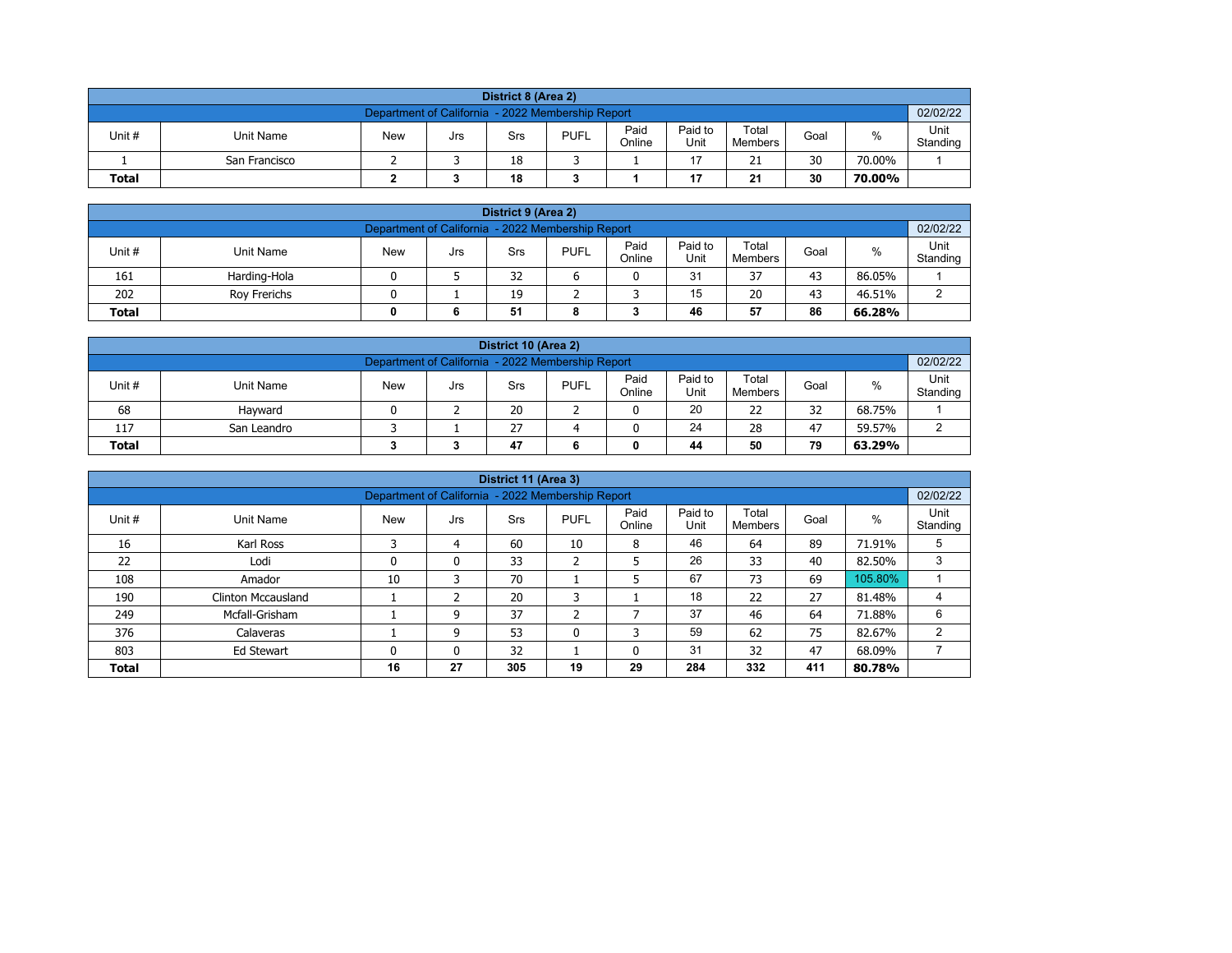|              |                   |                                                   |              | District 12 (Area 3) |                |                |                 |                         |      |          |                  |
|--------------|-------------------|---------------------------------------------------|--------------|----------------------|----------------|----------------|-----------------|-------------------------|------|----------|------------------|
|              |                   | Department of California - 2022 Membership Report |              |                      |                |                |                 |                         |      |          | 02/02/22         |
| Unit #       | Unit Name         | <b>New</b>                                        | Jrs          | <b>Srs</b>           | <b>PUFL</b>    | Paid<br>Online | Paid to<br>Unit | Total<br><b>Members</b> | Goal | %        | Unit<br>Standing |
| 74           | Modesto           |                                                   | $\mathbf{0}$ | 27                   | 2              | 4              | 21              | 27                      | 39   | 69.23%   | 6                |
| 83           | Merced            | 4                                                 | 16           | 79                   | 2              | $\overline{ }$ | 86              | 95                      | 120  | 79.17%   | 2                |
| 91           | George J Hatfield | 0                                                 | 0            | $\mathbf{0}$         | 0              | $\mathbf{0}$   | $\overline{0}$  | $\mathbf{0}$            | 10   | $0.00\%$ | 8                |
| 166          | James V Pernetti  | 13                                                | 10           | 73                   | 0              | $\overline{2}$ | 81              | 83                      | 72   | 115.28%  |                  |
| 168          | Elijah B Hayes    | $\mathbf 0$                                       | 5            | 18                   |                | $\Omega$       | 22              | 23                      | 31   | 74.19%   | 5                |
| 240          | Manuel M Lopes    |                                                   | 0            | 21                   | 0              | 3              | 18              | 21                      | 28   | 75.00%   | 4                |
| 491          | Ceres             | $\mathbf{0}$                                      | 3            | 9                    | $\overline{2}$ | $\mathbf{0}$   | 10              | 12                      | 18   | 66.67%   |                  |
| 567          | Mariposa          | 0                                                 | 0            | 11                   | 0              |                | 10              | 11                      | 14   | 78.57%   | 3                |
| 872          | Scranton & Qualle | $\mathbf{0}$                                      | $\mathbf{0}$ | $\mathbf{0}$         | $\mathbf{0}$   | $\mathbf{0}$   | $\overline{0}$  | $\Omega$                | 19   | $0.00\%$ | 8                |
| <b>Total</b> |                   | 19                                                | 34           | 238                  | 7              | 17             | 248             | 272                     | 351  | 77.49%   |                  |

| District 13 (Area 2) |                                                                                                                                                  |    |    |     |    |    |     |     |     |         |   |  |  |  |  |
|----------------------|--------------------------------------------------------------------------------------------------------------------------------------------------|----|----|-----|----|----|-----|-----|-----|---------|---|--|--|--|--|
|                      | 02/02/22<br>Department of California - 2022 Membership Report                                                                                    |    |    |     |    |    |     |     |     |         |   |  |  |  |  |
| Unit #               | Paid<br>Paid to<br>Total<br>$\%$<br><b>PUFL</b><br><b>New</b><br>Unit Name<br><b>Srs</b><br>Goal<br>Jrs<br>Unit<br>Online<br>Standing<br>Members |    |    |     |    |    |     |     |     |         |   |  |  |  |  |
| 217                  | Gilroy                                                                                                                                           |    | 11 | 41  | 0  | 0  | 52  | 52  | 50  | 104.00% |   |  |  |  |  |
| 318                  | Willow Glen                                                                                                                                      | 0  | 0  | 4   |    | 0  |     | 4   | 12  | 33.33%  | 5 |  |  |  |  |
| 419                  | Santa Clara                                                                                                                                      | 10 | 11 | 128 | 13 | 4  | 122 | 139 | 141 | 98.58%  | ົ |  |  |  |  |
| 564                  | <b>Mission City</b>                                                                                                                              |    |    | 28  | 4  | 3  | 26  | 33  | 47  | 70.21%  | 3 |  |  |  |  |
| 791                  | 30<br>Mayfair<br>73<br>44<br>60.27%<br>0<br>44                                                                                                   |    |    |     |    |    |     |     |     |         |   |  |  |  |  |
| <b>Total</b>         |                                                                                                                                                  | 18 | 27 | 245 | 27 | 14 | 231 | 272 | 323 | 84.21%  |   |  |  |  |  |

| District 14 (Area 3) |                                                                                   |                |                |                |              |                |                |                |      |        |                  |  |  |  |
|----------------------|-----------------------------------------------------------------------------------|----------------|----------------|----------------|--------------|----------------|----------------|----------------|------|--------|------------------|--|--|--|
|                      | 02/02/22<br>Department of California - 2022 Membership Report<br>Paid to<br>Total |                |                |                |              |                |                |                |      |        |                  |  |  |  |
| Unit #               | Unit Name                                                                         | <b>New</b>     | Jrs            | Srs            | <b>PUFL</b>  | Paid<br>Online | Unit           | <b>Members</b> | Goal | $\%$   | Unit<br>Standing |  |  |  |
| 3                    | Hanford                                                                           | 0              | 15             | 52             | 2            | T              | 64             | 67             | 79   | 84.81% | 2                |  |  |  |
| 4                    | <b>Charlie Waters</b>                                                             | 0              | $\mathbf{0}$   | 1              | $\mathbf{0}$ |                | $\overline{0}$ |                | 18   | 5.56%  | 11               |  |  |  |
| 11                   | Madera                                                                            | 0              | 0              | $\overline{2}$ | 2            | $\mathbf 0$    | $\overline{0}$ | 2              | 10   | 20.00% | 10               |  |  |  |
| 23                   | William Lee Netzer                                                                | $\overline{2}$ | $\overline{2}$ | 13             | $\mathbf{0}$ |                | 14             | 15             | 17   | 88.24% |                  |  |  |  |
| 110                  | Oakhurst                                                                          |                | $\overline{2}$ | 29             | $\mathbf{0}$ | $\mathbf{0}$   | 31             | 31             | 42   | 73.81% | 6                |  |  |  |
| 147                  | Cecil Cox                                                                         | 3              | 15             | 56             | 5            |                | 65             | 71             | 98   | 72.45% | 7                |  |  |  |
| 191                  | Kingsburg                                                                         | 2              | 6              | 45             | 0            | $\overline{2}$ | 49             | 51             | 64   | 79.69% | 4                |  |  |  |
| 346                  | Firebaugh                                                                         | 0              | 0              | 5              | 0            | $\mathbf 0$    | 5              | 5              | 11   | 45.45% | 9                |  |  |  |
| 355                  | Westland                                                                          | 0              | $\mathbf{0}$   | 9              | $\mathbf{0}$ | $\mathbf{0}$   | 9              | 9              | 11   | 81.82% | 3                |  |  |  |
| 509                  | Fresno Federal                                                                    | 4              | 3              | 60             | 6            | 10             | 47             | 63             | 82   | 76.83% | 5                |  |  |  |
| 511                  | <b>State Center</b>                                                               | 0              | 7              | 6              | 0            | 13             | $\overline{0}$ | 13             | 19   | 68.42% | 8                |  |  |  |
| <b>Total</b>         |                                                                                   | 12             | 50             | 278            | 15           | 29             | 284            | 328            | 451  | 72.73% |                  |  |  |  |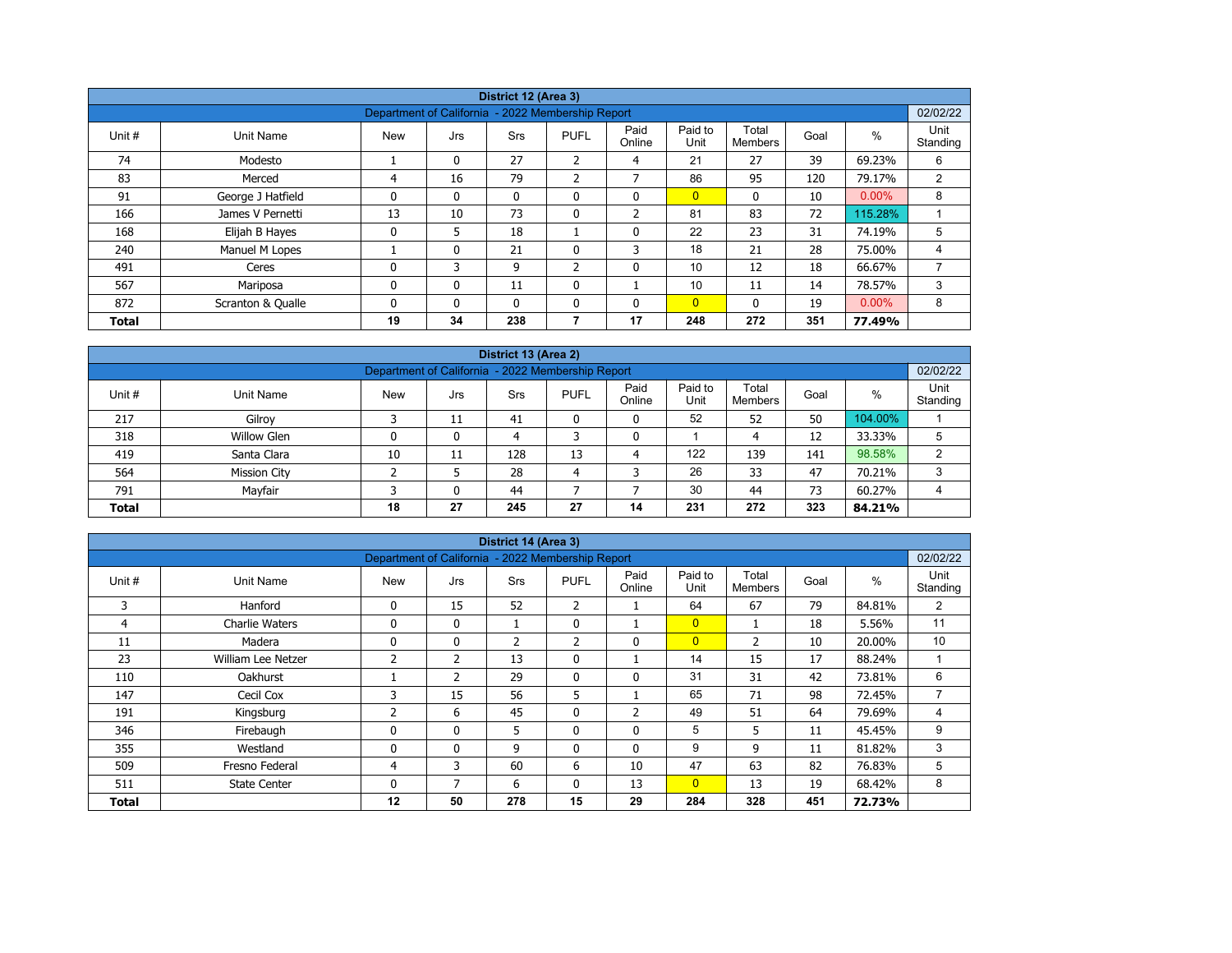|              |                                                                                                                                                              |                                                   |    | District 15 (Area 3) |         |              |     |     |     |         |          |  |  |  |
|--------------|--------------------------------------------------------------------------------------------------------------------------------------------------------------|---------------------------------------------------|----|----------------------|---------|--------------|-----|-----|-----|---------|----------|--|--|--|
|              |                                                                                                                                                              | Department of California - 2022 Membership Report |    |                      |         |              |     |     |     |         | 02/02/22 |  |  |  |
| Unit #       | Paid to<br>Paid<br>Unit<br>Total<br>%<br>Goal<br><b>PUFL</b><br>Unit Name<br><b>New</b><br><b>Srs</b><br>Jrs<br>Unit<br>Online<br><b>Members</b><br>Standing |                                                   |    |                      |         |              |     |     |     |         |          |  |  |  |
| 20           | Porterville                                                                                                                                                  |                                                   | 9  | 46                   | 2       | 3            | 50  | 55  | 55  | 100.00% | 2        |  |  |  |
| 26           | Bakersfield                                                                                                                                                  |                                                   |    | 65                   | 5       | 6            | 59  | 65  | 89  | 73.03%  |          |  |  |  |
| 94           | Exeter                                                                                                                                                       | 0                                                 |    | 24                   | 6       | 10           | 9   | 25  | 32  | 78.13%  | 5        |  |  |  |
| 124          | Merle Reed                                                                                                                                                   | 14                                                | 14 | 98                   | C.<br>∠ | 4            | 106 | 112 | 102 | 109.80% |          |  |  |  |
| 213          | Leslie L Robinson                                                                                                                                            | 0                                                 | 4  | 30                   | 0       |              | 33  | 34  | 34  | 100.00% | 2        |  |  |  |
| 221          | Tehachapi                                                                                                                                                    | 12                                                | 4  | 32                   | 0       | $\mathbf{0}$ | 36  | 36  | 39  | 92.31%  | 4        |  |  |  |
| 711          | Kern River Valley                                                                                                                                            | 0                                                 |    | 12                   | 0       | 0            | 12  | 12  | 16  | 75.00%  | 6        |  |  |  |
| <b>Total</b> |                                                                                                                                                              | 32                                                | 32 | 307                  | 15      | 24           | 300 | 339 | 367 | 92.37%  |          |  |  |  |

| District 16 (Area 6) |                           |                                                   |              |     |                |                |                 |                         |      |         |                  |  |  |
|----------------------|---------------------------|---------------------------------------------------|--------------|-----|----------------|----------------|-----------------|-------------------------|------|---------|------------------|--|--|
|                      |                           | Department of California - 2022 Membership Report |              |     |                |                |                 |                         |      |         | 02/02/22         |  |  |
| Unit #               | <b>Unit Name</b>          | <b>New</b>                                        | Jrs          | Srs | <b>PUFL</b>    | Paid<br>Online | Paid to<br>Unit | Total<br><b>Members</b> | Goal | $\%$    | Unit<br>Standing |  |  |
| 48                   | Oxnard                    | 0                                                 | 10           | 57  | 3              | 3              | 61              | 67                      | 83   | 80.72%  | 11               |  |  |
| 49                   | Santa Barbara             | 0                                                 | $\mathbf{0}$ | 3   | $\mathbf 0$    | 3              | $\overline{0}$  | 3                       | 12   | 25.00%  | 14               |  |  |
| 50                   | Paso Robles               | 0                                                 | 1            | 16  | $\mathbf 0$    |                | 16              | 17                      | 19   | 89.47%  | 8                |  |  |
| 56                   | Corporal Marshal N Braden | 6                                                 | 8            | 62  |                | 8              | 61              | 70                      | 90   | 77.78%  | 12               |  |  |
| 66                   | San Luis Obispo           | 5                                                 | 4            | 59  | $\mathbf{0}$   | 4              | 59              | 63                      | 65   | 96.92%  | 4                |  |  |
| 125                  | Vandenberg                | 0                                                 | $\mathbf{0}$ | 32  | $\overline{2}$ | 2              | 28              | 32                      | 38   | 84.21%  | 10               |  |  |
| 136                  | Arroyo Grande             | 7                                                 | 1            | 75  | $\overline{2}$ | 5              | 69              | 76                      | 77   | 98.70%  | 3                |  |  |
| 211                  | William "Will" Proud      | 8                                                 | 2            | 83  | 3              | $\overline{4}$ | 78              | 85                      | 94   | 90.43%  | 7                |  |  |
| 339                  | Ventura                   | 0                                                 | 8            | 22  |                |                | 28              | 30                      | 41   | 73.17%  | 13               |  |  |
| 432                  | Cambria                   | 29                                                | 5            | 127 | 2              |                | 129             | 132                     | 128  | 103.13% | $\overline{2}$   |  |  |
| 482                  | Walter "Ski" Gamulski     | $\overline{2}$                                    | 6            | 43  | $\mathbf{0}$   | $\mathbf{0}$   | 49              | 49                      | 54   | 90.74%  | 6                |  |  |
| 502                  | Moorpark                  |                                                   | 1            | 21  | $\mathbf 0$    | 4              | 18              | 22                      | 26   | 84.62%  | 9                |  |  |
| 534                  | Orcutt                    | 16                                                | $\mathbf{0}$ | 45  |                | 2              | 42              | 45                      | 36   | 125.00% | 1                |  |  |
| 741                  | Camarillo                 | 18                                                | 13           | 193 |                | 26             | 179             | 206                     | 225  | 91.56%  | 5                |  |  |
| Total                |                           | 92                                                | 59           | 838 | 16             | 64             | 817             | 897                     | 988  | 90.79%  |                  |  |  |

| District 17 (Area 4)                                                                                                                 |                                                                 |  |  |    |  |  |    |    |    |         |   |  |  |
|--------------------------------------------------------------------------------------------------------------------------------------|-----------------------------------------------------------------|--|--|----|--|--|----|----|----|---------|---|--|--|
| 02/02/22<br>Department of California - 2022 Membership Report                                                                        |                                                                 |  |  |    |  |  |    |    |    |         |   |  |  |
| Paid<br>Paid to<br>Total<br><b>PUFL</b><br>Unit #<br><b>New</b><br>%<br>Goal<br>Unit Name<br>Srs<br>Jrs<br>Online<br>Unit<br>Members |                                                                 |  |  |    |  |  |    |    |    |         |   |  |  |
| 302                                                                                                                                  | Standing<br>55<br>52<br>47<br>55<br>105.77%<br>Allied<br>8<br>0 |  |  |    |  |  |    |    |    |         |   |  |  |
| 309                                                                                                                                  | Los Angeles Sheriff's Star                                      |  |  | 30 |  |  | 32 | 33 | 31 | 106.45% | ົ |  |  |
| 108.33%<br>51<br>52<br>628<br>21<br>31<br>48<br>Chinatown                                                                            |                                                                 |  |  |    |  |  |    |    |    |         |   |  |  |
| 138<br>106.87%<br>108<br>131<br>140<br>32<br>13<br><b>Total</b><br>0<br>◠<br>▴                                                       |                                                                 |  |  |    |  |  |    |    |    |         |   |  |  |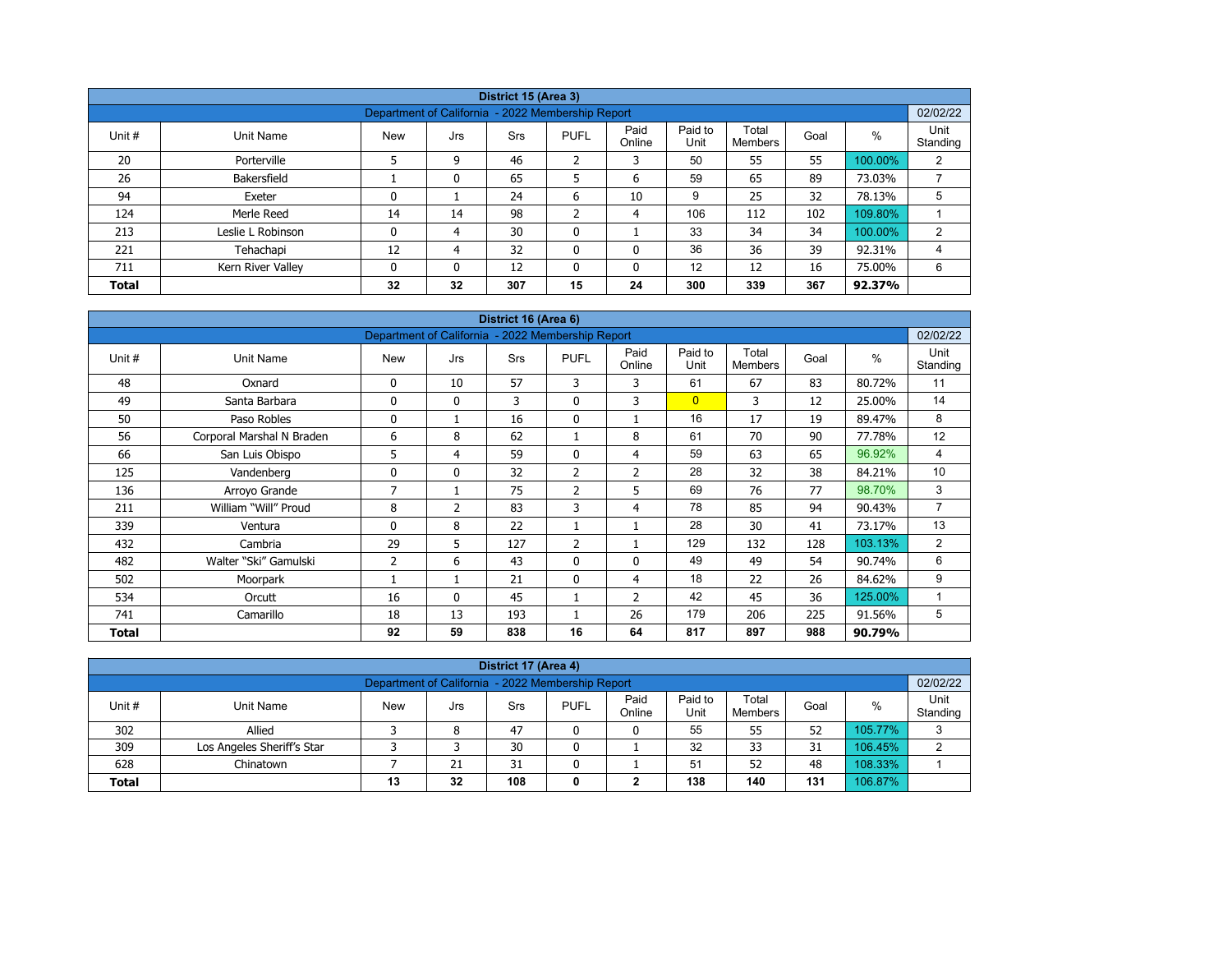| District 18 (Area 6) |                       |                                                   |              |            |                |                |                 |                         |      |         |                  |  |  |
|----------------------|-----------------------|---------------------------------------------------|--------------|------------|----------------|----------------|-----------------|-------------------------|------|---------|------------------|--|--|
|                      |                       | Department of California - 2022 Membership Report |              |            |                |                |                 |                         |      |         | 02/02/22         |  |  |
| Unit #               | Unit Name             | <b>New</b>                                        | Jrs          | <b>Srs</b> | <b>PUFL</b>    | Paid<br>Online | Paid to<br>Unit | Total<br><b>Members</b> | Goal | $\%$    | Unit<br>Standing |  |  |
| 13                   | Pasadena              | 0                                                 | 14           | 30         | $\overline{2}$ | 3              | 39              | 44                      | 53   | 83.02%  | $\overline{7}$   |  |  |
| 30                   | Pomoma Charles P Rowe | 4                                                 | 3            | 34         | $\overline{2}$ |                | 34              | 37                      | 60   | 61.67%  | 10               |  |  |
| 75                   | La Puente             | 0                                                 | $\mathbf{0}$ | 7          | 4              | 3              | $\overline{0}$  | 7                       | 34   | 20.59%  | 12               |  |  |
| 139                  | Alhambra              | 3                                                 | 5            | 53         | 5              | 5              | 48              | 58                      | 58   | 100.00% | 3                |  |  |
| 180                  | Canyon City           | 3                                                 | 6            | 46         | $\overline{4}$ | 7              | 41              | 52                      | 45   | 115.56% | 2                |  |  |
| 241                  | Abraham Lincoln       | 6                                                 | $\mathbf{0}$ | 23         | 2              | $\overline{2}$ | 19              | 23                      | 23   | 100.00% | 3                |  |  |
| 261                  | El Monte              | 0                                                 | 6            | 18         | $\mathbf 0$    |                | 23              | 24                      | 44   | 54.55%  | 11               |  |  |
| 280                  | East Pasadena         |                                                   |              | 43         | 5              | 3              | 36              | 44                      | 58   | 75.86%  | 8                |  |  |
| 397                  | Monterey Park         | 0                                                 | 3            | 14         | $\mathbf{0}$   | 17             | $\overline{0}$  | 17                      | 14   | 121.43% | $\mathbf{1}$     |  |  |
| 755                  | <b>Charter Cove</b>   | 3                                                 | 8            | 66         | $\overline{2}$ | $\overline{7}$ | 65              | 74                      | 119  | 62.18%  | 9                |  |  |
| 790                  | <b>West Covina</b>    | 7                                                 | 5            | 51         | 2              | 6              | 48              | 56                      | 57   | 98.25%  | 5                |  |  |
| 830                  | Duarte                | 3                                                 | 37           | 84         | 13             |                | 107             | 121                     | 141  | 85.82%  | 6                |  |  |
| Total                |                       | 30                                                | 88           | 469        | 41             | 56             | 460             | 557                     | 706  | 78.90%  |                  |  |  |

|        |                   |                                                   |              | District 19 (Area 4) |                |                |                 |                         |      |               |                  |
|--------|-------------------|---------------------------------------------------|--------------|----------------------|----------------|----------------|-----------------|-------------------------|------|---------------|------------------|
|        |                   | Department of California - 2022 Membership Report |              |                      |                |                |                 |                         |      |               | 02/02/22         |
| Unit # | Unit Name         | <b>New</b>                                        | Jrs          | Srs                  | <b>PUFL</b>    | Paid<br>Online | Paid to<br>Unit | Total<br><b>Members</b> | Goal | $\frac{0}{0}$ | Unit<br>Standing |
| 134    | City of Paramount | 9                                                 | $\mathbf{0}$ | 11                   | 1              |                | 9               | 11                      | 22   | 50.00%        | 13               |
| 170    | Bert S Crossland  | 0                                                 | 5            | 18                   | $\overline{2}$ |                | 20              | 23                      | 26   | 88.46%        | 3                |
| 184    | South Bay         | 9                                                 | 4            | 91                   | 5              | 22             | 68              | 95                      | 124  | 76.61%        | $\overline{7}$   |
| 270    | Downey            | 0                                                 | $\mathbf{0}$ | 9                    | $\overline{2}$ | $\mathbf 0$    | $\overline{7}$  | 9                       | 12   | 75.00%        | 9                |
| 272    | Montebello        | 9                                                 | $\mathbf{0}$ | 87                   | $\overline{2}$ | 8              | 77              | 87                      | 94   | 92.55%        | $\mathbf{1}$     |
| 314    | Hawthorne         | 0                                                 | 3            | 52                   | 14             | 6              | 35              | 55                      | 81   | 67.90%        | 10               |
| 341    | Leland A Cupp     | 2                                                 | 3            | 32                   | $\mathbf{0}$   | 4              | 31              | 35                      | 53   | 66.04%        | 11               |
| 352    | Gilbert W Lindsay | 0                                                 | $\mathbf{0}$ | $\mathbf{1}$         |                | $\mathbf 0$    | $\overline{0}$  | $\mathbf{1}$            | 10   | 10.00%        | 14               |
| 359    | <b>Norwalk</b>    | 11                                                | 13           | 107                  | 5              | 6              | 109             | 120                     | 147  | 81.63%        | 5                |
| 411    | Rivera            | 6                                                 | 3            | 36                   |                | $\overline{4}$ | 34              | 39                      | 51   | 76.47%        | 8                |
| 465    | Clyde F Hager     |                                                   | 4            | 7                    |                | $\mathbf 0$    | 10              | 11                      | 14   | 78.57%        | 6                |
| 496    | Lakewood          | 18                                                | 14           | 225                  | 7              | 8              | 224             | 239                     | 288  | 82.99%        | 4                |
| 723    | Hollydale         |                                                   | 1            | 18                   |                | 3              | 15              | 19                      | 21   | 90.48%        | 2                |
| 833    | Lincoln Village   | 0                                                 | 2            | 19                   |                | 18             | 2               | 21                      | 36   | 58.33%        | 12               |
| Total  |                   | 66                                                | 52           | 713                  | 43             | 81             | 641             | 765                     | 979  | 78.14%        |                  |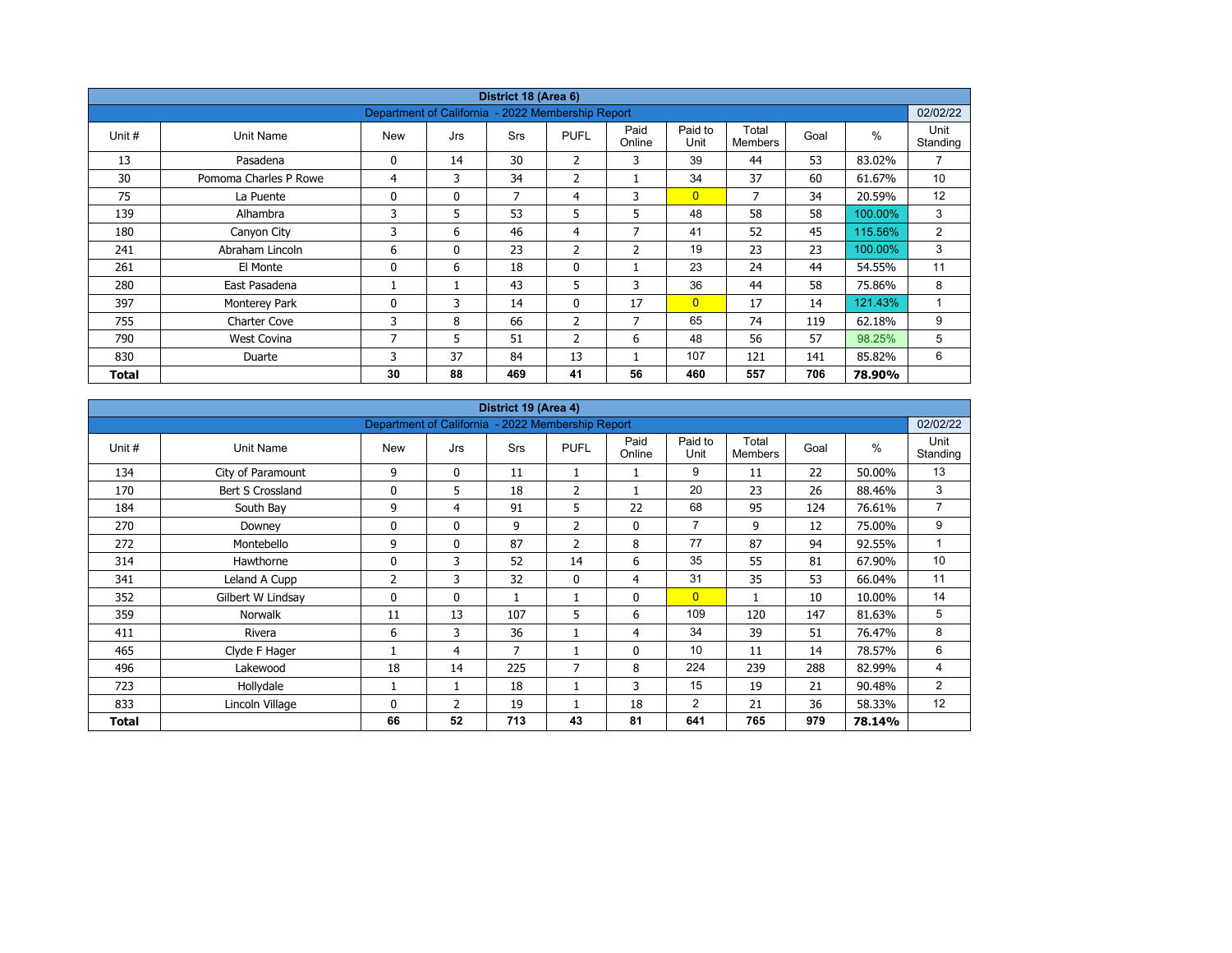| District 20 (Area 6)                                                       |                                                               |            |          |     |             |                |                 |                  |      |         |                  |  |  |  |  |
|----------------------------------------------------------------------------|---------------------------------------------------------------|------------|----------|-----|-------------|----------------|-----------------|------------------|------|---------|------------------|--|--|--|--|
|                                                                            | 02/02/22<br>Department of California - 2022 Membership Report |            |          |     |             |                |                 |                  |      |         |                  |  |  |  |  |
| Unit #                                                                     | Unit Name                                                     | <b>New</b> | Jrs      | Srs | <b>PUFL</b> | Paid<br>Online | Paid to<br>Unit | Total<br>Members | Goal | $\%$    | Unit<br>Standing |  |  |  |  |
| 176                                                                        | San Fernando                                                  | 0          | 2        | 57  |             | 6              | 46              | 59               | 61   | 96.72%  | 3                |  |  |  |  |
| 311                                                                        | Antelope Valley                                               |            | 8        | 68  | 8           | 8              | 60              | 76               | 104  | 73.08%  | 6                |  |  |  |  |
| 348                                                                        | Palmdale                                                      |            | 0        | 35  | 5           | ำ<br>∠         | 28              | 35               | 44   | 79.55%  | 4                |  |  |  |  |
| 377                                                                        | Sunland-Tujunga                                               | 9          | h        | 38  |             | 5              | 34              | 40               | 35   | 114.29% |                  |  |  |  |  |
| 507                                                                        | Newhall-Saugus                                                | 0          |          | 49  |             | 8              | 42              | 51               | 66   | 77.27%  | 5                |  |  |  |  |
| 520                                                                        | Sun Valley                                                    | 3          | 3        | 26  |             | 5              | 23              | 29               | 51   | 56.86%  |                  |  |  |  |  |
| 817                                                                        | Panorama City                                                 | 6          | $\Omega$ | 43  | 0           |                | 42              | 43               | 42   | 102.38% | 2                |  |  |  |  |
| 17<br>23<br>275<br>333<br>316<br>35<br>403<br>21<br>82.63%<br><b>Total</b> |                                                               |            |          |     |             |                |                 |                  |      |         |                  |  |  |  |  |

| District 21 (Area 5) |                          |                                                   |                |      |                |                |                 |                         |      |               |                  |  |  |  |
|----------------------|--------------------------|---------------------------------------------------|----------------|------|----------------|----------------|-----------------|-------------------------|------|---------------|------------------|--|--|--|
|                      |                          | Department of California - 2022 Membership Report |                |      |                |                |                 |                         |      |               | 02/02/22         |  |  |  |
| Unit #               | Unit Name                | <b>New</b>                                        | Jrs            | Srs  | <b>PUFL</b>    | Paid<br>Online | Paid to<br>Unit | Total<br><b>Members</b> | Goal | $\frac{0}{0}$ | Unit<br>Standing |  |  |  |
| 53                   | Harold W Hyland          | 9                                                 | 6              | 67   | 8              | $\overline{7}$ | 58              | 73                      | 89   | 82.02%        | 7                |  |  |  |
| 79                   | Riverside                | 7                                                 | 5              | 49   | 2              | 11             | 41              | 54                      | 100  | 54.00%        | 14               |  |  |  |
| 200                  | Lynn Mort                | 15                                                | 1              | 62   | 4              | 8              | 51              | 63                      | 74   | 85.14%        | 6                |  |  |  |
| 289                  | Carl R Meairs            | 16                                                | 8              | 106  | $\overline{2}$ | 16             | 96              | 114                     | 149  | 76.51%        | 10               |  |  |  |
| 328                  | Norco                    | 0                                                 | 5              | 152  | $\mathbf{1}$   | 25             | 131             | 157                     | 200  | 78.50%        | 9                |  |  |  |
| 428                  | San Gorgonio Pass        | $\mathbf{0}$                                      | $\mathbf{0}$   | 4    |                | 3              | $\overline{0}$  | 4                       | 16   | 25.00%        | 15               |  |  |  |
| 500                  | Mira Loma                | 2                                                 | $\mathbf{1}$   | 35   | 3              | 3              | 30              | 36                      | 56   | 64.29%        | 13               |  |  |  |
| 519                  | Owen Coffman             | 27                                                | 54             | 214  | 5              | 31             | 232             | 268                     | 327  | 81.96%        | 8                |  |  |  |
| 574                  | <b>Morrison Memorial</b> | 3                                                 | 1              | 44   | $\mathbf 0$    | 9              | 36              | 45                      | 51   | 88.24%        | 5                |  |  |  |
| 595                  | Perris                   | 9                                                 | 3              | 49   | 5              | $\overline{7}$ | 40              | 52                      | 54   | 96.30%        | 2                |  |  |  |
| 739                  | Herman Granados          | 13                                                | 4              | 55   | 4              | 6              | 49              | 59                      | 64   | 92.19%        | 4                |  |  |  |
| 742                  | Joe Dominguez            | 6                                                 | 4              | 63   | $\mathbf 0$    | 28             | 39              | 67                      | 72   | 93.06%        | 3                |  |  |  |
| 800                  | Idyllwild                |                                                   | 3              | 80   |                | 6              | 76              | 83                      | 117  | 70.94%        | 12               |  |  |  |
| 848                  | San Jacinto              | 6                                                 | 5              | 65   | $\mathbf 0$    | 6              | 64              | 70                      | 98   | 71.43%        | 11               |  |  |  |
| 852                  | Temecula-Murrieta Valley | 2                                                 | $\overline{2}$ | 14   | $\mathbf 0$    | $\overline{2}$ | 14              | 16                      | 10   | 160.00%       | 1                |  |  |  |
| 951                  | Fellowship               | 0                                                 | $\mathbf{0}$   | 2    | $\mathbf 0$    | 2              | $\overline{0}$  | 2                       | 17   | 11.76%        | 16               |  |  |  |
| Total                |                          | 116                                               | 102            | 1061 | 36             | 170            | 957             | 1163                    | 1494 | 77.84%        |                  |  |  |  |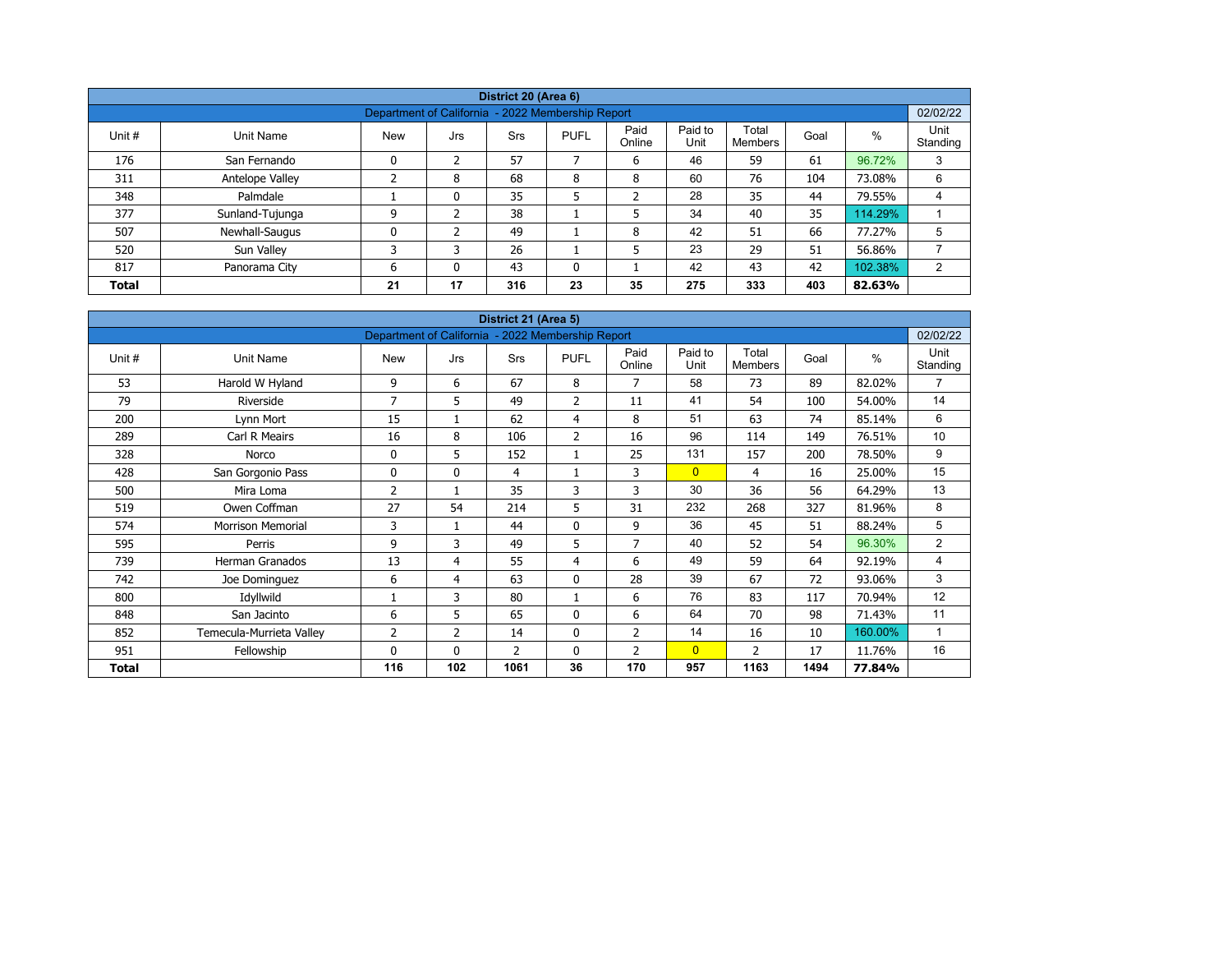| District 22 (Area 5) |                          |                                                   |                |             |                |                |                 |                         |      |          |                  |  |  |
|----------------------|--------------------------|---------------------------------------------------|----------------|-------------|----------------|----------------|-----------------|-------------------------|------|----------|------------------|--|--|
|                      |                          | Department of California - 2022 Membership Report |                |             |                |                |                 |                         |      |          | 02/02/22         |  |  |
| Unit#                | <b>Unit Name</b>         | <b>New</b>                                        | Jrs            | Srs         | <b>PUFL</b>    | Paid<br>Online | Paid to<br>Unit | Total<br><b>Members</b> | Goal | $\%$     | Unit<br>Standing |  |  |
| 146                  | Oceanside                | 0                                                 | 3              | 18          | $\mathbf{1}$   | $\mathbf{1}$   | 19              | 21                      | 21   | 100.00%  | 1                |  |  |
| 149                  | JB Clark                 | $\overline{7}$                                    | $\mathbf{1}$   | 79          | 8              | 17             | 55              | 80                      | 97   | 82.47%   | 8                |  |  |
| 201                  | Dewitt C Mitchell        | 0                                                 | $\mathbf{0}$   | 15          | $\mathbf{0}$   | $\mathbf{1}$   | 14              | 15                      | 15   | 100.00%  | $\mathbf{1}$     |  |  |
| 255                  | Larry E Bennett          | 4                                                 | 29             | 120         | 15             | 10             | 124             | 149                     | 169  | 88.17%   | 5                |  |  |
| 258                  | Alpine                   | 1                                                 | 5              | 34          | 3              | 5              | 31              | 39                      | 52   | 75.00%   | 10               |  |  |
| 282                  | La Mesa                  | 2                                                 | $\overline{2}$ | 76          | 17             | $\overline{2}$ | 59              | 78                      | 111  | 70.27%   | 14               |  |  |
| 303                  | El Cajon                 | 0                                                 | 0              | 9           | $\mathbf 0$    | $\overline{2}$ | $\overline{7}$  | 9                       | 14   | 64.29%   | 15               |  |  |
| 310                  | Dennis T Williams        | 6                                                 | 6              | 99          | 9              | 12             | 84              | 105                     | 123  | 85.37%   | $\overline{7}$   |  |  |
| 364                  | Santee                   | 0                                                 | 0              | 14          | 0              | 14             | $\overline{0}$  | 14                      | 21   | 66.67%   | 15               |  |  |
| 365                  | Alvin Myo Dunn           | 0                                                 | $\overline{2}$ | 55          | 3              | 11             | 43              | 57                      | 79   | 72.15%   | 13               |  |  |
| 416                  | San Dieguito             | 0                                                 | $\Omega$       | 21          | 8              | 13             | $\overline{0}$  | 21                      | 29   | 72.41%   | 12               |  |  |
| 434                  | Chula Vista              | 5                                                 | $\mathbf{1}$   | 105         | 15             | 10             | 81              | 106                     | 197  | 53.81%   | 17               |  |  |
| 460                  | Albert J Hickman         | 0                                                 | 6              | 80          | 8              | $\overline{7}$ | 71              | 86                      | 118  | 72.88%   | 11               |  |  |
| 468                  | Lincoln Deming           | 13                                                | 10             | 111         | 6              | 20             | 95              | 121                     | 131  | 92.37%   | $\overline{4}$   |  |  |
| 552                  | Pacific Beach            | 5                                                 | 3              | 51          | 3              | $\overline{2}$ | 49              | 54                      | 56   | 96.43%   | 3                |  |  |
| 619                  | Sgt Allan K Walker, USMC | 0                                                 | 0              | $\mathbf 0$ | $\mathbf 0$    | 0              | $\overline{0}$  | 0                       | 17   | $0.00\%$ | 19               |  |  |
| 731                  | Larry E Holmberg         | 0                                                 | $\mathbf{1}$   | 10          | $\overline{2}$ | $\mathbf{1}$   | 8               | 11                      | 21   | 52.38%   | 18               |  |  |
| 820                  | Imperial Beach           | 8                                                 | $\overline{2}$ | 79          | 5              | 7              | 69              | 81                      | 102  | 79.41%   | 9                |  |  |
| 853                  | <b>Borrego Springs</b>   | 10                                                | 1              | 113         | 8              | 8              | 98              | 114                     | 130  | 87.69%   | 6                |  |  |
| <b>Total</b>         |                          | 61                                                | 72             | 1089        | 111            | 143            | 907             | 1161                    | 1503 | 77.25%   |                  |  |  |

| District 23 (Area 4)<br>02/02/22                                                                                                                       |                                                   |   |    |     |   |          |     |     |     |         |   |  |  |  |  |
|--------------------------------------------------------------------------------------------------------------------------------------------------------|---------------------------------------------------|---|----|-----|---|----------|-----|-----|-----|---------|---|--|--|--|--|
|                                                                                                                                                        | Department of California - 2022 Membership Report |   |    |     |   |          |     |     |     |         |   |  |  |  |  |
| Paid to<br>Paid<br>Total<br>%<br><b>PUFL</b><br>Unit#<br>Goal<br>Unit Name<br><b>Srs</b><br><b>New</b><br>Jrs<br>Standing<br>Unit<br>Online<br>Members |                                                   |   |    |     |   |          |     |     |     |         |   |  |  |  |  |
| 228                                                                                                                                                    | Benj J Bowie                                      |   | 19 | 34  |   |          | 50  | 53  | 53  | 100.00% | 3 |  |  |  |  |
| 252                                                                                                                                                    | Jackie Robinson                                   |   | 28 | 169 |   | 14       | 178 | 197 | 265 | 74.34%  | 5 |  |  |  |  |
| 578                                                                                                                                                    | Chappie James                                     | 0 |    | 78  |   | 4        | 77  | 83  | 81  | 102.47% | っ |  |  |  |  |
| 639                                                                                                                                                    | Dorie Miller                                      |   | 23 | 43  | ╮ | $\Omega$ | 64  | 66  | 61  | 108.20% |   |  |  |  |  |
| 784                                                                                                                                                    | Sammy Davis Jr                                    |   |    | 12  |   |          | 12  | 13  | 15  | 86.67%  | 4 |  |  |  |  |
| 76<br>336<br>20<br>381<br>11<br>412<br>475<br>10<br><b>Total</b><br>86.74%                                                                             |                                                   |   |    |     |   |          |     |     |     |         |   |  |  |  |  |

| District 24 (Area 6)                                                                                                                      |                                                               |   |    |    |    |    |    |     |     |         |            |  |  |  |
|-------------------------------------------------------------------------------------------------------------------------------------------|---------------------------------------------------------------|---|----|----|----|----|----|-----|-----|---------|------------|--|--|--|
|                                                                                                                                           | 02/02/22<br>Department of California - 2022 Membership Report |   |    |    |    |    |    |     |     |         |            |  |  |  |
| Paid<br>Paid to<br>Total<br><b>PUFL</b><br>Unit #<br>%<br>Goal<br>Unit Name<br>Srs<br>New<br>Jrs<br>Standing<br>Online<br>Unit<br>Members |                                                               |   |    |    |    |    |    |     |     |         |            |  |  |  |
| 43                                                                                                                                        | Hollywood                                                     |   |    | 97 |    | 29 | 70 | 100 | 104 | 96.15%  | $\sqrt{2}$ |  |  |  |
| 46                                                                                                                                        | Community                                                     | o |    | 51 | ٥  | 4  | 43 | 56  | 41  | 136.59% |            |  |  |  |
| 283                                                                                                                                       | Palisades                                                     | ס | 27 | 81 | 13 | ь  | 89 | 108 | 189 | 57.14%  | 3          |  |  |  |
| 202<br>35<br>229<br>23<br>39<br>334<br>264<br><b>Total</b><br>23<br>79.04%                                                                |                                                               |   |    |    |    |    |    |     |     |         |            |  |  |  |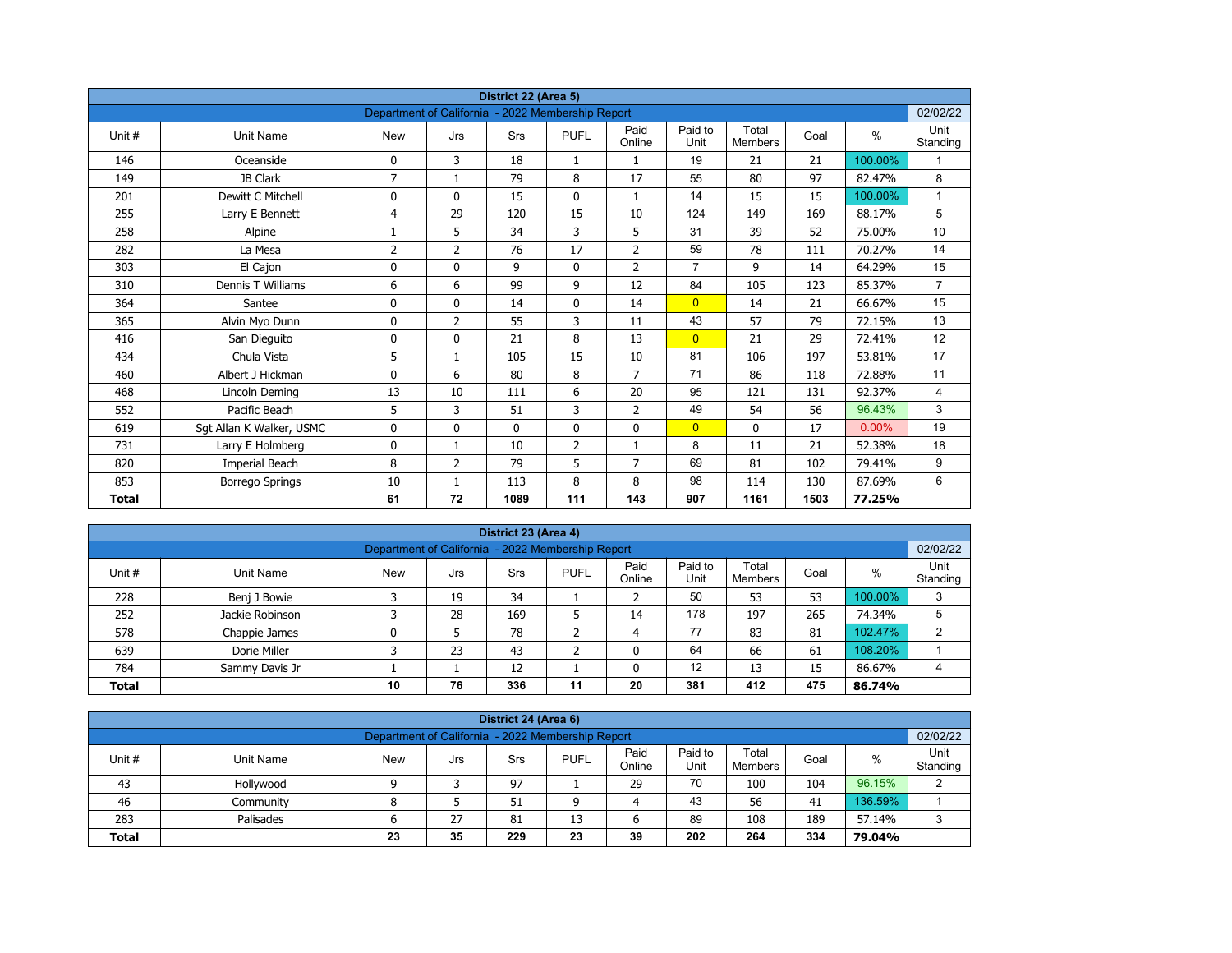| District 25 (Area 5)<br>Department of California - 2022 Membership Report |                                 |                |                |            |                |                |                 |                         |      |         |                  |  |  |
|---------------------------------------------------------------------------|---------------------------------|----------------|----------------|------------|----------------|----------------|-----------------|-------------------------|------|---------|------------------|--|--|
|                                                                           |                                 |                |                |            |                |                |                 |                         |      |         | 02/02/22         |  |  |
| Unit #                                                                    | <b>Unit Name</b>                | <b>New</b>     | Jrs            | <b>Srs</b> | <b>PUFL</b>    | Paid<br>Online | Paid to<br>Unit | Total<br><b>Members</b> | Goal | $\%$    | Unit<br>Standing |  |  |
| 14                                                                        | San Bernardino                  | $\mathbf{1}$   | 4              | 39         | $\overline{2}$ | $\overline{2}$ | 39              | 43                      | 42   | 102.38% |                  |  |  |
| 106                                                                       | Redlands                        | 11             | 6              | 147        | 5              | 19             | 129             | 153                     | 176  | 86.93%  | 5                |  |  |
| 112                                                                       | Ontario                         | 5              | $\Omega$       | 56         | $\mathbf 0$    | $\overline{4}$ | 52              | 56                      | 69   | 81.16%  | 9                |  |  |
| 155                                                                       | Colton                          | $\overline{2}$ | 13             | 45         | $\overline{2}$ | 5              | 51              | 58                      | 73   | 79.45%  | 12               |  |  |
| 229                                                                       | Leo Collins                     | 3              | 3              | 31         | $\mathbf{1}$   | $\overline{4}$ | 29              | 34                      | 56   | 60.71%  | 18               |  |  |
| 256                                                                       | <b>Apple Valley</b>             | 2              | $\Omega$       | 26         | $\mathbf{0}$   | $\mathbf{0}$   | 26              | 26                      | 31   | 83.87%  | 6                |  |  |
| 262                                                                       | Fontana                         | 8              | 11             | 70         | $\mathbf{1}$   | 9              | 71              | 81                      | 84   | 96.43%  | $\overline{2}$   |  |  |
| 299                                                                       | Chino                           | 12             | $\overline{2}$ | 122        | $\overline{7}$ | $\overline{7}$ | 110             | 124                     | 160  | 77.50%  | 13               |  |  |
| 324                                                                       | <b>Richard Arnold Griffith</b>  | 5              | 9              | 42         | 5              | 5              | 41              | 51                      | 53   | 96.23%  | 3                |  |  |
| 421                                                                       | Highland                        | 23             | 20             | 190        | 4              | 19             | 187             | 210                     | 264  | 79.55%  | 11               |  |  |
| 422                                                                       | Robert Allen Romo               | 12             | 11             | 89         | $\mathbf{0}$   | 13             | 87              | 100                     | 124  | 80.65%  | 10               |  |  |
| 426                                                                       | Yucaipa Valley                  | $\overline{2}$ | 0              | 22         | $\mathbf{1}$   | $\mathbf{1}$   | 20              | 22                      | 36   | 61.11%  | 17               |  |  |
| 466                                                                       | Paul F Diekmann                 | $\overline{7}$ | $\mathbf{1}$   | 113        | $\mathbf{1}$   | $\overline{7}$ | 106             | 114                     | 150  | 76.00%  | 14               |  |  |
| 497                                                                       | Bloomington                     | 3              | 0              | 25         | $\mathbf{1}$   | $\mathbf 0$    | 24              | 25                      | 30   | 83.33%  | $\overline{7}$   |  |  |
| 584                                                                       | Big Bear Lake/ Sgt Mjr Al Woody | 6              | $\mathbf{0}$   | 72         | 5              | 9              | 58              | 72                      | 97   | 74.23%  | 15               |  |  |
| 650                                                                       | Philip Marmolejo                | 10             | 10             | 76         | $\mathbf{1}$   | $\mathbf 0$    | 85              | 86                      | 94   | 91.49%  | 4                |  |  |
| 710                                                                       | <b>Guy Wynton Morris</b>        | 8              | $\overline{7}$ | 27         | $\mathbf{0}$   | $\overline{4}$ | 30              | 34                      | 88   | 38.64%  | 19               |  |  |
| 751                                                                       | Newberry                        | 3              | $\overline{2}$ | 46         | 3              | $\overline{2}$ | 43              | 48                      | 77   | 62.34%  | 16               |  |  |
| 777                                                                       | Richard O Reed                  | 6              | 19             | 104        | 9              | 3              | 111             | 123                     | 148  | 83.11%  | 8                |  |  |
| 835                                                                       | Rancho Cucamonga                | 0              | $\mathbf{0}$   | 18         | 0              | $\overline{2}$ | 16              | 18                      | 14   | 128.57% | $\mathbf{1}$     |  |  |
| <b>Total</b>                                                              |                                 | 129            | 118            | 1360       | 48             | 115            | 1315            | 1478                    | 1866 | 79.21%  |                  |  |  |

| District 26 (Area 2)                                                            |                                                               |            |     |     |              |                |                 |                         |      |         |                  |  |  |  |  |
|---------------------------------------------------------------------------------|---------------------------------------------------------------|------------|-----|-----|--------------|----------------|-----------------|-------------------------|------|---------|------------------|--|--|--|--|
|                                                                                 | 02/02/22<br>Department of California - 2022 Membership Report |            |     |     |              |                |                 |                         |      |         |                  |  |  |  |  |
| Unit #                                                                          | Unit Name                                                     | <b>New</b> | Jrs | Srs | <b>PUFL</b>  | Paid<br>Online | Paid to<br>Unit | Total<br><b>Members</b> | Goal | %       | Unit<br>Standing |  |  |  |  |
| 82                                                                              | San Mateo                                                     |            |     | 61  | h<br>∠       | כ              | 55              | 62                      | 87   | 71.26%  | 5                |  |  |  |  |
| 105                                                                             | Redwood City                                                  | 6          | 4   | 25  | $\mathbf{0}$ | 0              | 29              | 29                      | 25   | 116.00% |                  |  |  |  |  |
| 238                                                                             | Pacifica                                                      | 0          | 0   | 5   | h            |                | 2               |                         | 33   | 15.15%  | 6                |  |  |  |  |
| 472                                                                             | George Tadlock- E Unit                                        | 0          |     | 34  |              | 21             | 13              | 39                      | 37   | 105.41% | $\overline{2}$   |  |  |  |  |
| 474                                                                             | Coastside                                                     | 4          | 0   | 82  | h<br>∠       | 12             | 68              | 82                      | 94   | 87.23%  | 3                |  |  |  |  |
| 58<br>585<br>63<br>63<br>80<br>Lloyd J Tobey<br>78.75%<br>4<br>0<br>4           |                                                               |            |     |     |              |                |                 |                         |      |         |                  |  |  |  |  |
| 356<br>10<br>270<br>225<br>$12 \,$<br>43<br>280<br>78.65%<br>24<br><b>Total</b> |                                                               |            |     |     |              |                |                 |                         |      |         |                  |  |  |  |  |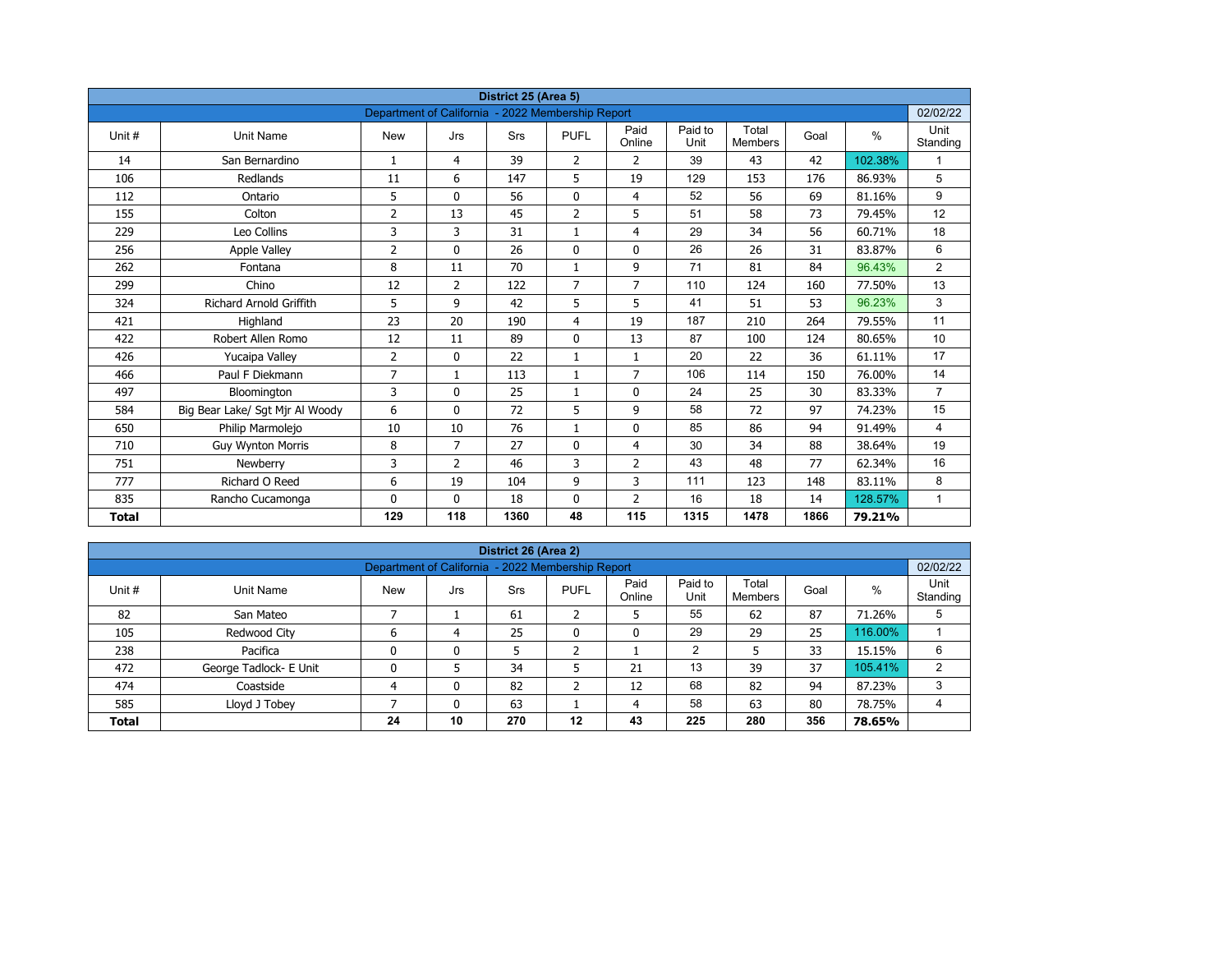| District 27 (Area 3)                                                                                                                                    |                   |  |   |     |   |    |    |     |     |        |    |  |  |  |
|---------------------------------------------------------------------------------------------------------------------------------------------------------|-------------------|--|---|-----|---|----|----|-----|-----|--------|----|--|--|--|
| Department of California - 2022 Membership Report                                                                                                       |                   |  |   |     |   |    |    |     |     |        |    |  |  |  |
| Paid<br>Paid to<br>Total<br>%<br>Unit #<br><b>New</b><br><b>PUFL</b><br>Unit Name<br>Srs<br>Goal<br>Jrs<br>Unit<br>Online<br>Standing<br><b>Members</b> |                   |  |   |     |   |    |    |     |     |        |    |  |  |  |
| 118                                                                                                                                                     | Inyo              |  | 4 | 68  |   |    | 68 | 72  | 74  | 97.30% |    |  |  |  |
| 457                                                                                                                                                     | Glacier           |  | 0 | 26  |   |    | 21 | 26  | 31  | 83.87% | 3  |  |  |  |
| 476                                                                                                                                                     | Harry V Bailey Sr |  |   | 68  |   |    | 64 | 73  | 81  | 90.12% | C. |  |  |  |
| 684                                                                                                                                                     | John M Armitage   |  | 8 | 104 | 4 | 11 | 97 | 112 | 158 | 70.89% | 4  |  |  |  |
| 17<br>249<br>283<br>344<br>25<br><b>Total</b><br>13<br>266<br>82.27%<br>9                                                                               |                   |  |   |     |   |    |    |     |     |        |    |  |  |  |

| District 28 (Area 2) |                         |                                                   |               |            |              |                          |                 |                         |      |         |                  |  |  |  |
|----------------------|-------------------------|---------------------------------------------------|---------------|------------|--------------|--------------------------|-----------------|-------------------------|------|---------|------------------|--|--|--|
|                      |                         | Department of California - 2022 Membership Report |               |            |              |                          |                 |                         |      |         | 02/02/22         |  |  |  |
| Unit #               | Unit Name               | <b>New</b>                                        | Jrs           | <b>Srs</b> | <b>PUFL</b>  | Paid<br>Online           | Paid to<br>Unit | Total<br><b>Members</b> | Goal | $\%$    | Unit<br>Standing |  |  |  |
| 31                   | <b>Salinas</b>          | 0                                                 | $\mathbf{0}$  | 87         | 8            | 15                       | 64              | 87                      | 158  | 55.06%  | 9                |  |  |  |
| 41                   | Monterey Peninsula      | 5                                                 | $\mathcal{P}$ | 29         | $\mathbf{0}$ |                          | 30              | 31                      | 30   | 103.33% |                  |  |  |  |
| 69                   | San Benito              | 0                                                 | 6             | 14         | 0            | 13                       | $\overline{ }$  | 20                      | 32   | 62.50%  | 8                |  |  |  |
| 81                   | Gonzales                | 3                                                 | 3             | 33         |              | 4                        | 31              | 36                      | 48   | 75.00%  | 6                |  |  |  |
| 121                  | Edward H Lorenson       | 0                                                 | $\mathbf{0}$  |            | 0            |                          | $\overline{0}$  |                         | 25   | 4.00%   | 10               |  |  |  |
| 512                  | Carmel                  | 6                                                 | 2             | 37         | $\mathbf{0}$ | 10                       | 29              | 39                      | 46   | 84.78%  | 5                |  |  |  |
| 589                  | Cecil M Anderson        | 0                                                 | 2             | 31         |              | $\overline{\phantom{a}}$ | 25              | 33                      | 38   | 86.84%  | 4                |  |  |  |
| 591                  | Seaside                 | $\mathbf{0}$                                      | 5.            | 66         | 3            | 4                        | 64              | 71                      | 103  | 68.93%  | ⇁                |  |  |  |
| 593                  | Prunedale               | 10                                                | 9             | 116        | 8            | 15                       | 102             | 125                     | 139  | 89.93%  | 2                |  |  |  |
| 694                  | <b>Monterey Cypress</b> | 3                                                 | 14            | 135        | 4            | 17                       | 128             | 149                     | 166  | 89.76%  | 3                |  |  |  |
| <b>Total</b>         |                         | 27                                                | 43            | 549        | 25           | 87                       | 480             | 592                     | 785  | 75.41%  |                  |  |  |  |